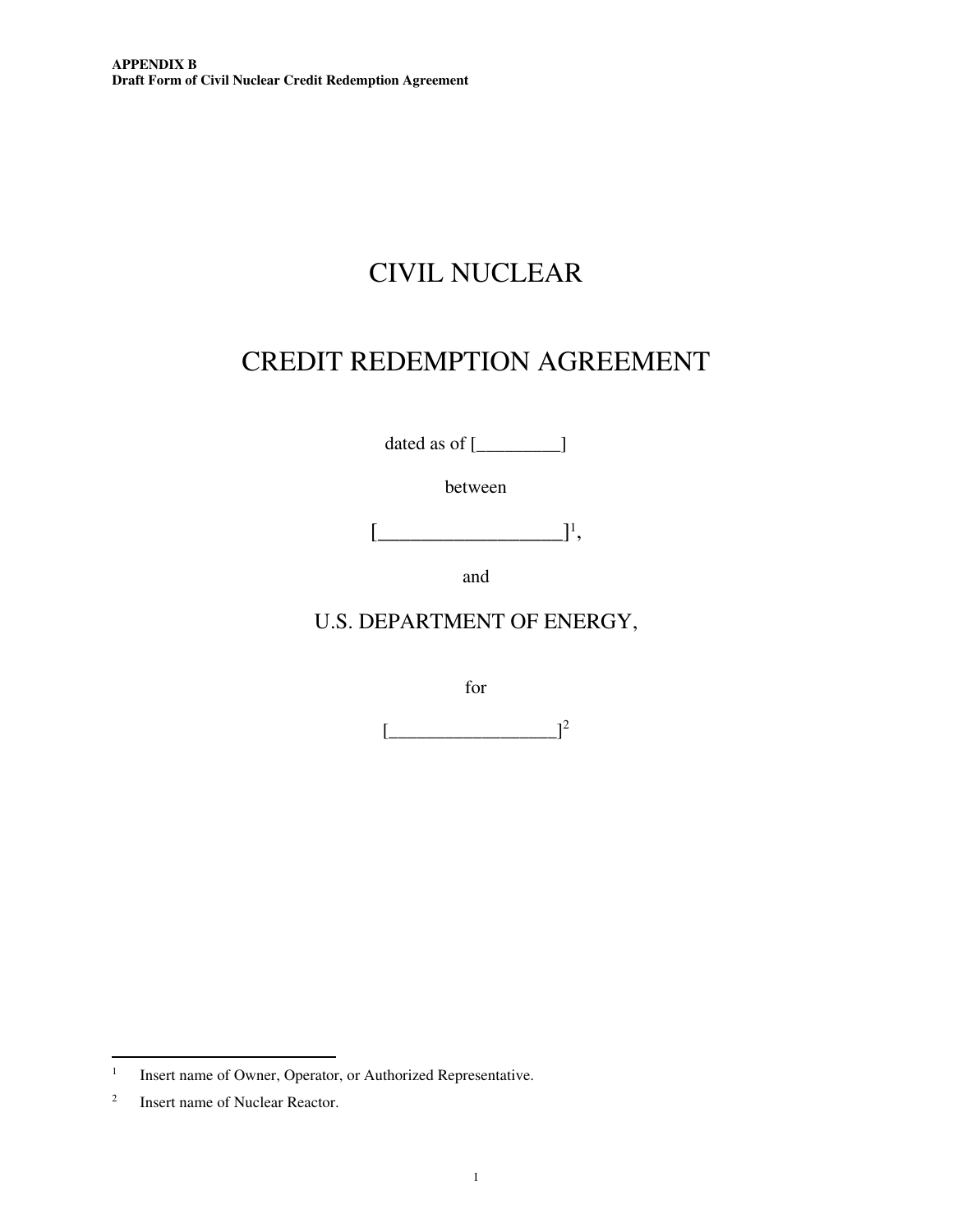# **TABLE OF CONTENTS**

|                                            | <b>ARTICLE 2 OPERATION OF THE NUCLEAR REACTOR; CREDITS  1</b> |  |
|--------------------------------------------|---------------------------------------------------------------|--|
| <b>SECTION 2.1.</b>                        |                                                               |  |
| <b>SECTION 2.2.</b>                        |                                                               |  |
| <b>SECTION 2.3.</b>                        |                                                               |  |
| <b>SECTION 2.4.</b>                        |                                                               |  |
| 2.4.1.                                     |                                                               |  |
| 2.4.2.                                     |                                                               |  |
| 2.4.3.                                     |                                                               |  |
| 2.4.4.                                     |                                                               |  |
| 2.4.5.                                     |                                                               |  |
|                                            |                                                               |  |
| <b>SECTION 2.6.</b>                        |                                                               |  |
|                                            |                                                               |  |
|                                            |                                                               |  |
| <b>SECTION 4.1.</b>                        |                                                               |  |
| <b>SECTION 4.2.</b>                        |                                                               |  |
| <b>SECTION 4.3.</b>                        |                                                               |  |
| <b>SECTION 4.4.</b>                        |                                                               |  |
| <b>SECTION 4.5.</b>                        |                                                               |  |
| <b>SECTION 4.6.</b>                        |                                                               |  |
| <b>SECTION 4.7.</b>                        |                                                               |  |
| <b>SECTION 4.8.</b>                        |                                                               |  |
| <b>SECTION 4.9.</b>                        |                                                               |  |
| <b>SECTION 4.10.</b>                       |                                                               |  |
| <b>SECTION 4.11.</b>                       |                                                               |  |
| <b>SECTION 4.12.</b>                       |                                                               |  |
|                                            |                                                               |  |
| <b>SECTION 5.1.</b>                        |                                                               |  |
| <b>SECTION 5.2.</b>                        | Events of Default<br>9                                        |  |
|                                            |                                                               |  |
|                                            |                                                               |  |
| <b>SECTION 6.1.</b>                        |                                                               |  |
| <b>SECTION 6.2.</b>                        |                                                               |  |
| <b>SECTION 6.3.</b>                        |                                                               |  |
| <b>SECTION 6.4.</b>                        |                                                               |  |
| <b>SECTION 6.5.</b>                        |                                                               |  |
| <b>SECTION 6.6.</b>                        |                                                               |  |
| <b>SECTION 6.7.</b>                        |                                                               |  |
| <b>SECTION 6.8.</b><br><b>SECTION 6.9.</b> |                                                               |  |
| <b>SECTION 6.10.</b>                       |                                                               |  |
|                                            |                                                               |  |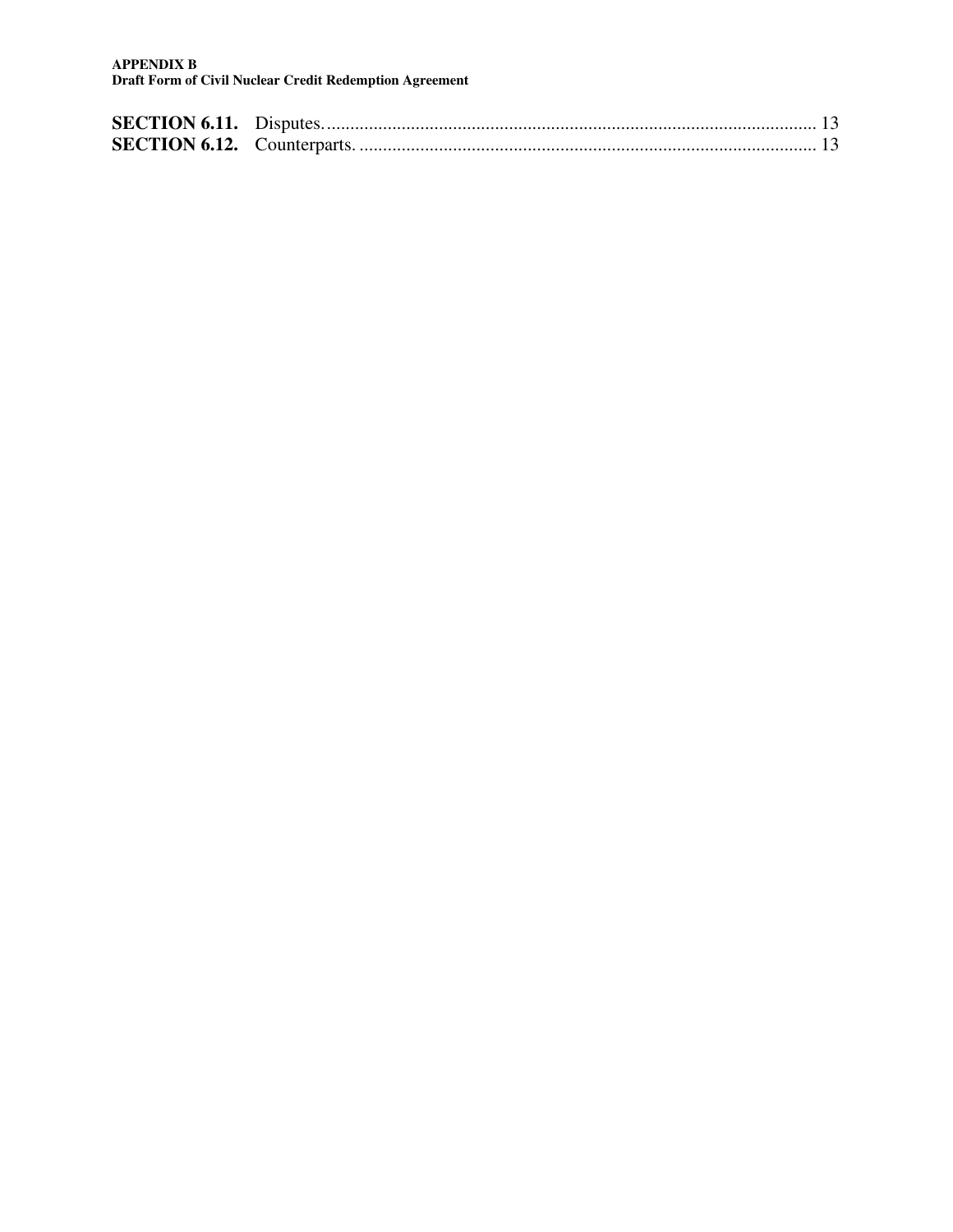Exhibits to the Civil Nuclear Credit Redemption Agreement

- Exhibit A Definitions (Section 1.1)
- Exhibit B Form of Voucher (Section 2.3.1)
- Exhibit C Form of Payment Certificate (Section 2.4.1)
- Exhibit D DOE Instructions for Delivery of Payment Certificate and Notices (Section 2.4.4)<br>Exhibit E Owner/Operator Instructions for Payment of Credits and Notices (Section 2.4.4)
- Owner/Operator Instructions for Payment of Credits and Notices (Section 2.4.4)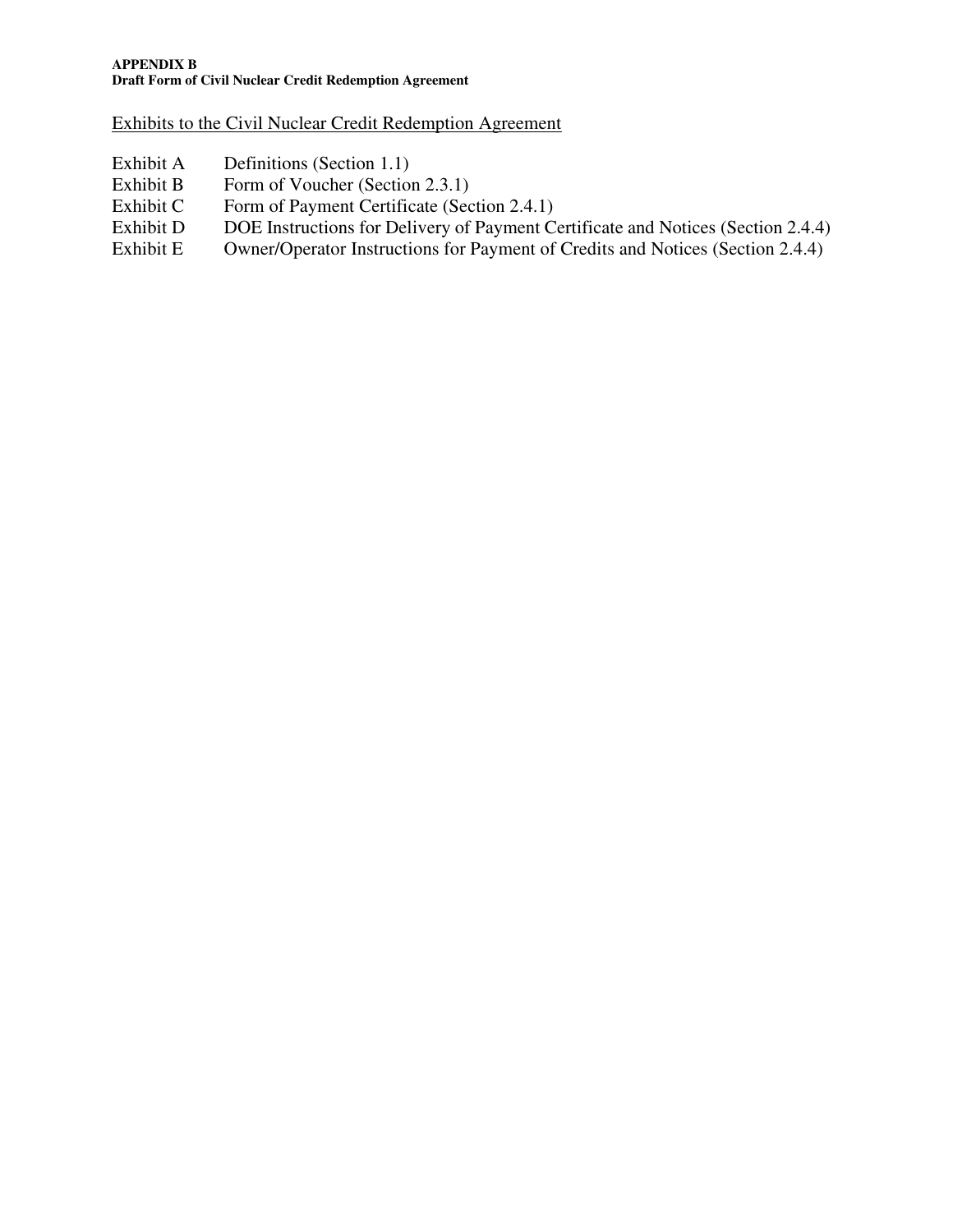#### CIVIL NUCLEAR CREDIT REDEMPTION AGREEMENT

This CIVIL NUCLEAR CREDIT REDEMPTION AGREEMENT (the "Agreement"), dated as of [\_\_\_\_\_\_\_\_\_], but effective as of October 1, 2023 (the "Effective Date"), is by and among (i) [\_\_\_\_\_\_\_\_\_\_\_\_\_], a [\_\_\_\_\_\_\_\_\_\_] organized and existing under the laws of the State of [\_\_\_\_\_\_\_\_\_\_\_\_\_\_\_\_] (the "Owner/Operator"), acting on behalf of [\_\_\_\_\_\_\_\_\_\_\_\_\_\_\_\_\_\_\_\_] (the "Nuclear Reactor") and (ii) the U.S. DEPARTMENT OF ENERGY, acting by and through the Secretary of Energy (or appropriate authorized representative thereof) ("DOE").

WHEREAS, the Infrastructure Investment and Jobs Act (Public Law 117-58; 42 U.S.C. § 18753) ("IIJA") directs the DOE to establish a civil nuclear credit program (the "CNC Program") to evaluate and certify nuclear reactors that are projected to cease operations due to economic factors and to allocate civil nuclear credits ("Credits") to selected certified nuclear reactors via a sealed bid process;

WHEREAS, DOE has certified the Nuclear Reactor to be eligible for the allocation of Credits under the CNC Program and DOE has allocated Credits to the Nuclear Reactor pursuant to the process set forth in the U.S. Department of Energy Guidance for the Civil Nuclear Credit Program dated April 19,2022, and subject to the execution and delivery of this Agreement and the performance of the terms hereof;

NOW, THEREFORE, in consideration of the foregoing and other good and valid consideration, the receipt and adequacy of which are hereby expressly acknowledged, the parties hereby agree as follows:

# **ARTICLE 1**

#### DEFINITIONS

Except as otherwise expressly provided herein, capitalized terms used in this Agreement and its exhibits and schedules have the meanings given in Exhibit A.

# **ARTICLE 2** OPERATION OF THE NUCLEAR REACTOR; CREDITS

#### **SECTION 2.1. Operation of the Nuclear Reactor.**

The Owner/Operator agrees to operate the Nuclear Reactor in accordance with Prudent Industry Practice for fiscal years 2023–2026. During the term of this Agreement, the Owner/Operator shall not terminate operations for economic reasons and shall use commercially reasonable best efforts to produce the MWh commitment identified in Section 2.2. The Owner/Operator shall provide written notice to DOE (a) not later than five business days prior to the commencement of a planned outage and (b) not later than five business days following the occurrence of an unplanned outage. The Owner/Operator shall promptly notify DOE following the completion of the outage and the resumption of electricity generation.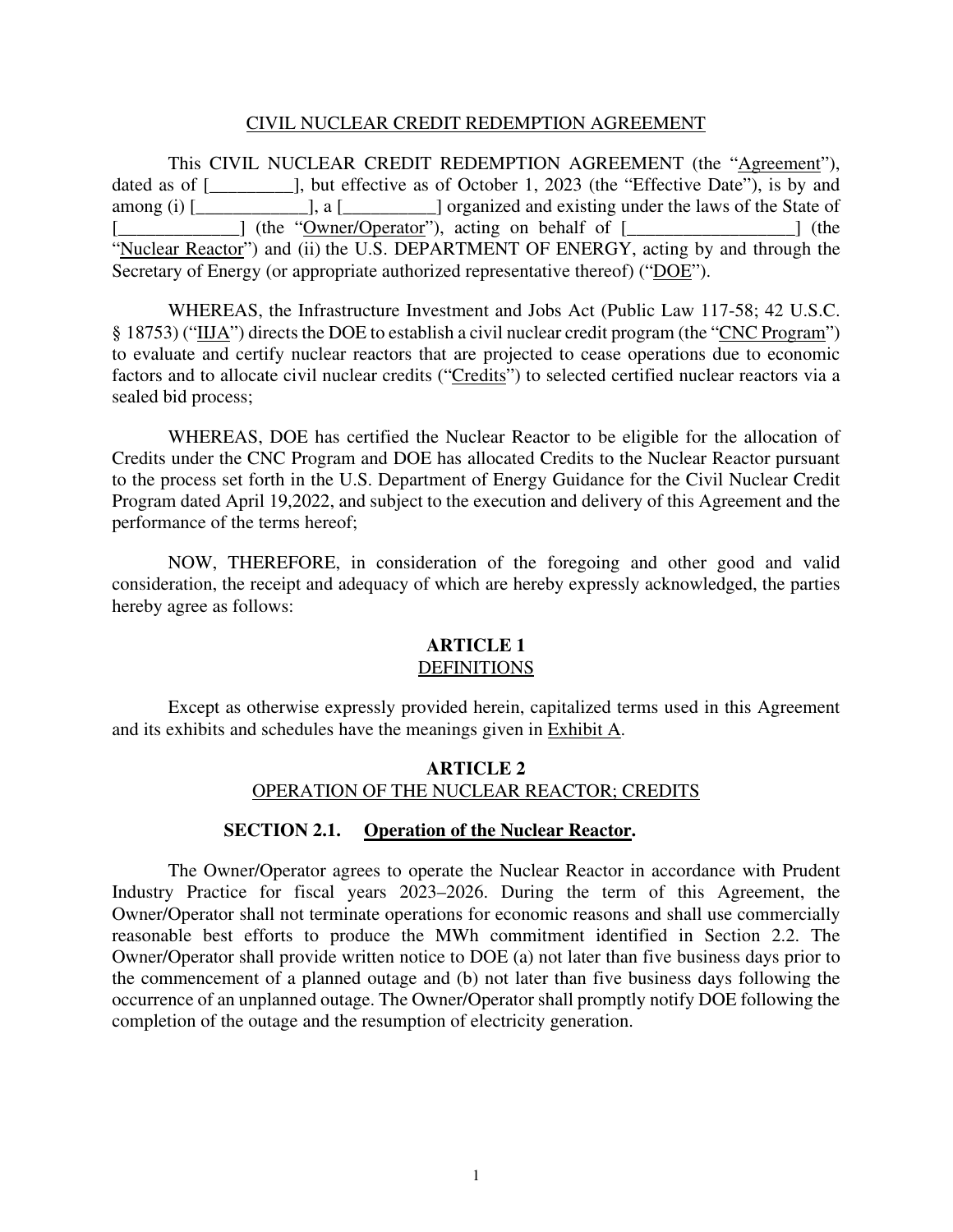#### **SECTION 2.2. Awarded Credits.**

Pursuant to the Auction and this Agreement, DOE has awarded Credits to the Nuclear Reactor for fiscal year 2023 ("FY 2023 Credits"); for fiscal year 2024 ("FY 2024 Credits"); for fiscal year 2025 ("FY 2025 Credits"); and for fiscal year 2026 ("FY 2026 Credits") in the amounts set forth below.

(a) The FY 2023 Credits are in the amount of \$ \_\_\_\_\_\_\_\_\_\_\_, calculated as follows: \$\_\_\_\_\_\_\_ per Megawatt-hour ("MWh") multiplied by the Nuclear Reactor's commitment for fiscal year 2023 of \_\_\_\_\_\_\_\_\_ MWh.

(b) The FY 2024 Credits are in the amount of \$ \_\_\_\_\_\_\_\_\_\_\_, calculated as follows: \$  $MWh.$ 

(c) The FY 2025 Credits are in the amount of \$ \_\_\_\_\_\_\_\_\_\_\_, calculated as follows: \$\_\_\_\_\_\_ per MWh multiplied by the Nuclear Reactor's commitment for fiscal year 2025 of \_\_\_\_\_\_\_\_\_\_\_ MWh.

(d) The FY 2026 Credits are in the amount of \$ \_\_\_\_\_\_\_\_\_\_\_, calculated as follows: \$ \_\_\_\_\_\_\_\_\_\_\_ MWh.

#### **SECTION 2.3. Voucher.**

Upon execution of this Agreement by DOE and the Owner/Operator, DOE shall deliver to the Owner/Operator a voucher (the "Voucher") in the form of Exhibit D entitling the Owner/Operator to payment of the value of the Credits corresponding to the fiscal year identified in the Voucher on the terms set forth herein.

#### **SECTION 2.4. Payment of Credits.**

2.4.1. Presentation of Payment Certificate.

Not later than ninety (90) days following the completion of a fiscal year for which the Nuclear Reactor holds a Voucher, the Owner/Operator shall present to DOE a payment certificate (the "Payment Certificate") in the form of Exhibit E requesting payment for Credits up to the amount set forth in the Voucher, completed and signed by the Owner/Operator and accompanied by the information required therein. The Payment Certificate shall include a comparison of the Award Period Financial Projections for that fiscal year (including Projected Enhancement Capital Cost, Projected Sustaining Capital Cost, and Projected Revenue) with the actual results of operation of the Nuclear Reactor for the fiscal year (including Actual Enhancement Capital Cost, Actual Sustaining Capital Cost, and Actual Revenue).

#### 2.4.2. Review of Payment Certificate; Audit.

DOE shall review the Payment Certificate, including the information required to be provided with the Payment Certificate, in order to audit the Nuclear Reactor's performance of its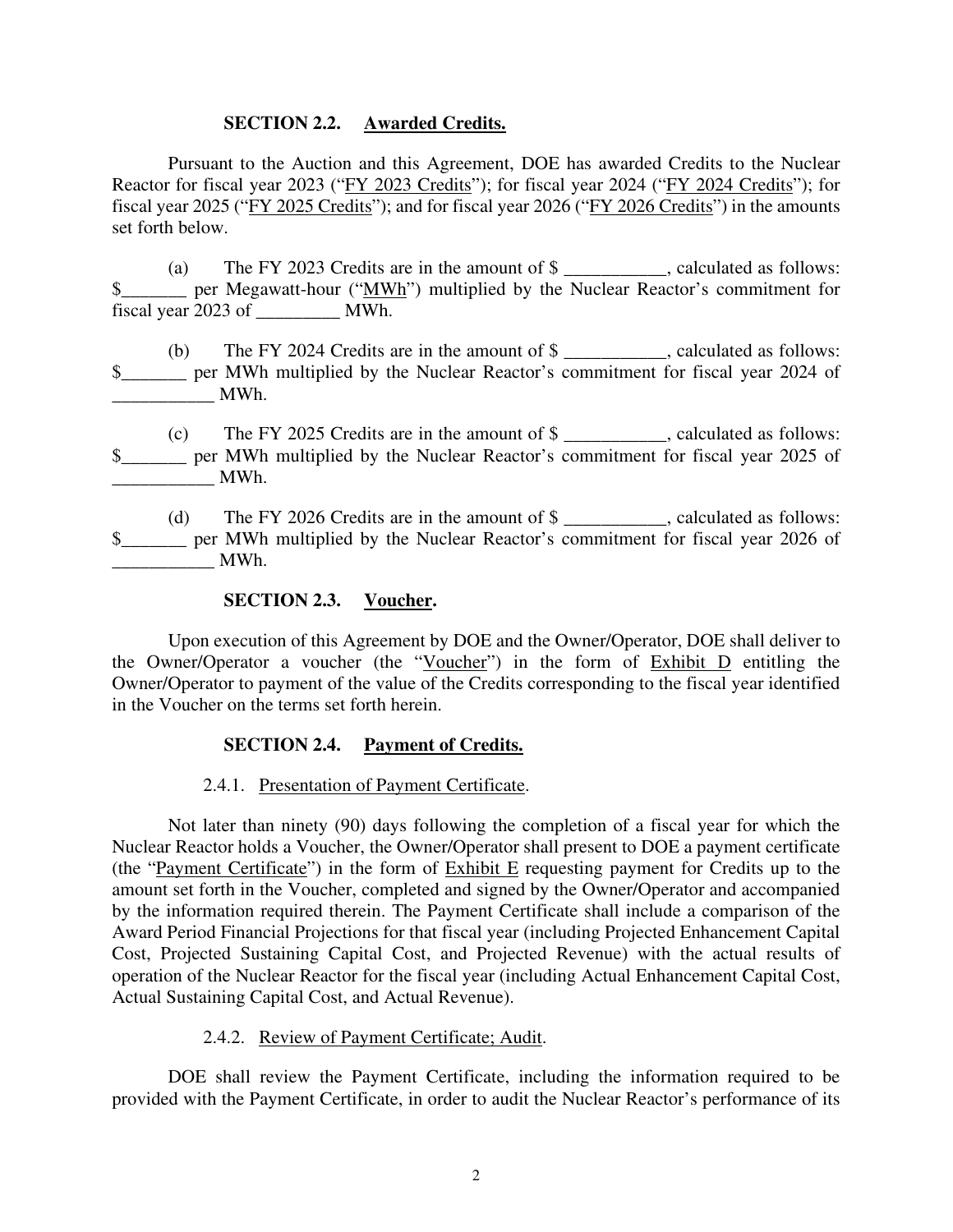obligations under this Agreement. DOE may require that the Owner/Operator provide additional information as DOE may request to undertake its audit of the Nuclear Reactor's performance of its obligations under this Agreement.

#### 2.4.3. Credit Adjustment Requests.

 Owner/Operator may request an adjustment of current or future fiscal year Credits. This adjustment shall not increase the maximum redeemable value of Credits available to the Owner/Operator. Credit Adjustment Requests must be submitted in writing to DOE no later than thirty (30) days prior to completion of a fiscal year for which the Owner/Operator holds a Voucher. This request will include: the reasons for the adjustment request; the amount of the requested adjustment for the current fiscal year; and the amount to be adjusted for future affected fiscal years. DOE shall review and notify the Owner/Operator in writing of its decision regarding the Credit Adjustment Request within thirty (30) days of receipt of the Request. The Credit Adjustment Request cannot be used by the Owner/Operator to redistribute credits that have been reduced in prior fiscal years as explained in 2.4.4.

# 2.4.4. Annual Adjustment of Credits.

(a) If based upon its audit of the Payment Certificate and such other information as DOE may deem relevant, DOE determines that the Nuclear Reactor's Actual Revenue exceeds the Projected Revenue for such fiscal year, such amount shall be the "Revenue Adjustment."

(b) If based upon its audit of the Payment Certificate and such other information as DOE may deem relevant, DOE determines that the sum of the Nuclear Reactor's Actual Enhancement Capital Cost and Actual Sustaining Capital cost exceeds the sum of the Projected Enhancement Capital Cost and Projected Sustaining Capital Cost, such amount shall be the "Capital Adjustment."

(c) The Credits awarded in the Voucher for the fiscal year of the Payment Certificate shall be reduced by the sum of the Revenue Adjustment and Capital Adjustment, except that the amount may not be less than zero. Such amount shall be the "Credit Adjustment."

2.4.5. Payment of Credits.

DOE shall pay to the Owner/Operator the amount of the Credits requested in the Payment Certificate net of any reduction of Credits by the amount of the Credit Adjustment. Exhibit F sets forth the address and other specifications for the submission by the Owner/Operator of the Payment Certificate. Exhibit G sets forth the Nuclear Reactor's instructions for payment of Credits payable by DOE. Notwithstanding anything to the contrary herein, DOE shall have no obligation to pay out any Credits if the Nuclear Reactor is in an outage at the time that payment would otherwise be made. DOE shall pay any Credit amount due following completion of the outage and resumption of electricity generation.

# **SECTION 2.5. Uprates**

If the Owner/Operator determines to undertake a project to increase the output of the Nuclear Reactor after the Effective Date, the Owner/Operator may propose to DOE a revision to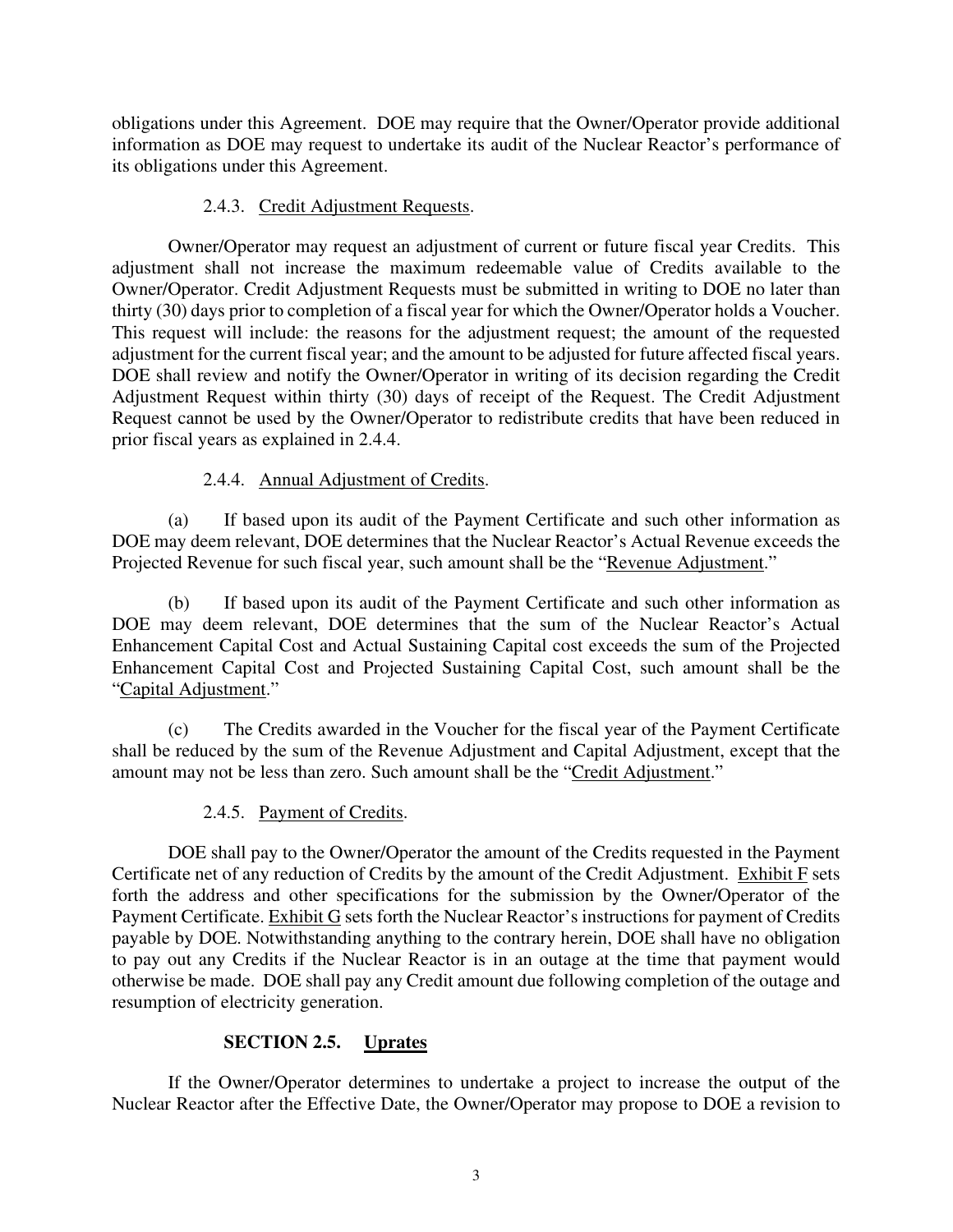the calculation of the annual adjustment described in Section 2.4.4 such that the revenues attributable to the incremental output resulting from the project are not included in the Nuclear Reactor's Actual Revenues for the calculation period, and the Owner/Operator shall provide a detailed description of the project and supporting information. In no event shall any such revision increase the maximum redeemable value of Credits available to the Owner/Operator. The decision whether or not to negotiate a revision to the calculation of the annual adjustment as described in this Section 2.5 shall be at the sole discretion of DOE.

#### **SECTION 2.6. Recapture.**

All or part of Credits paid to the Owner/Operator pursuant to this Agreement may be subject to recapture by DOE (a) if the Nuclear Reactor has terminated operations during the Award Period or (b) at the conclusion of the Award Period if the Nuclear Reactor would not have operated at an annual loss in the absence of the Credits.

#### 2.6.1 Recapture Following Termination of Operations.

If DOE determines that the Nuclear Reactor has terminated operations during the Award Period, then DOE shall rescind the award of credits for the fiscal year in which the termination of operations occurred and for any remaining fiscal years in the Award Period, and the Owner/Operator shall have no further rights to any Credits under this Agreement. Credits that have been paid to the Owner/Operator with respect to a prior fiscal year during which the Nuclear Reactor has not terminated operations shall not be subject to recapture. DOE shall provide the Owner/Operator with written notice of its determination that the Nuclear Reactor has terminated operations and shall include the calculation of Credits that are being recaptured.

#### 2.6.2 Recapture at the End of the Award Period.

At the conclusion of the Award Period, DOE shall conduct a review as part of its annual review process and using the same methodology as employed in the annual review process described in Section 2.4 to determine whether in any year during the Award Period the Nuclear Reactor would not have operated at an annual loss in the absence of the Credits. DOE shall provide the Owner/Operator with written notice of the results of its recapture analysis, including the value of Credits previously paid to the Owner/Operator that are required to be remitted by the Owner/Operator, if any. The Owner/Operator shall pay to DOE any amounts required to be repaid within thirty (30) days of receipt of such notice.

#### **ARTICLE 3** ANNUAL REPORT

 Not later than thirty days following the completion of a fiscal year for which the Nuclear Reactor holds a Voucher, the Owner/Operator shall provide to DOE a report containing the following information for the fiscal year:

(a) An estimate of emission of air pollutants avoided by the continued operation of the Nuclear Reactor compared to the emission of air pollutants reasonably expected had the Nuclear Reactor terminated operation prior to the commencement of the fiscal year;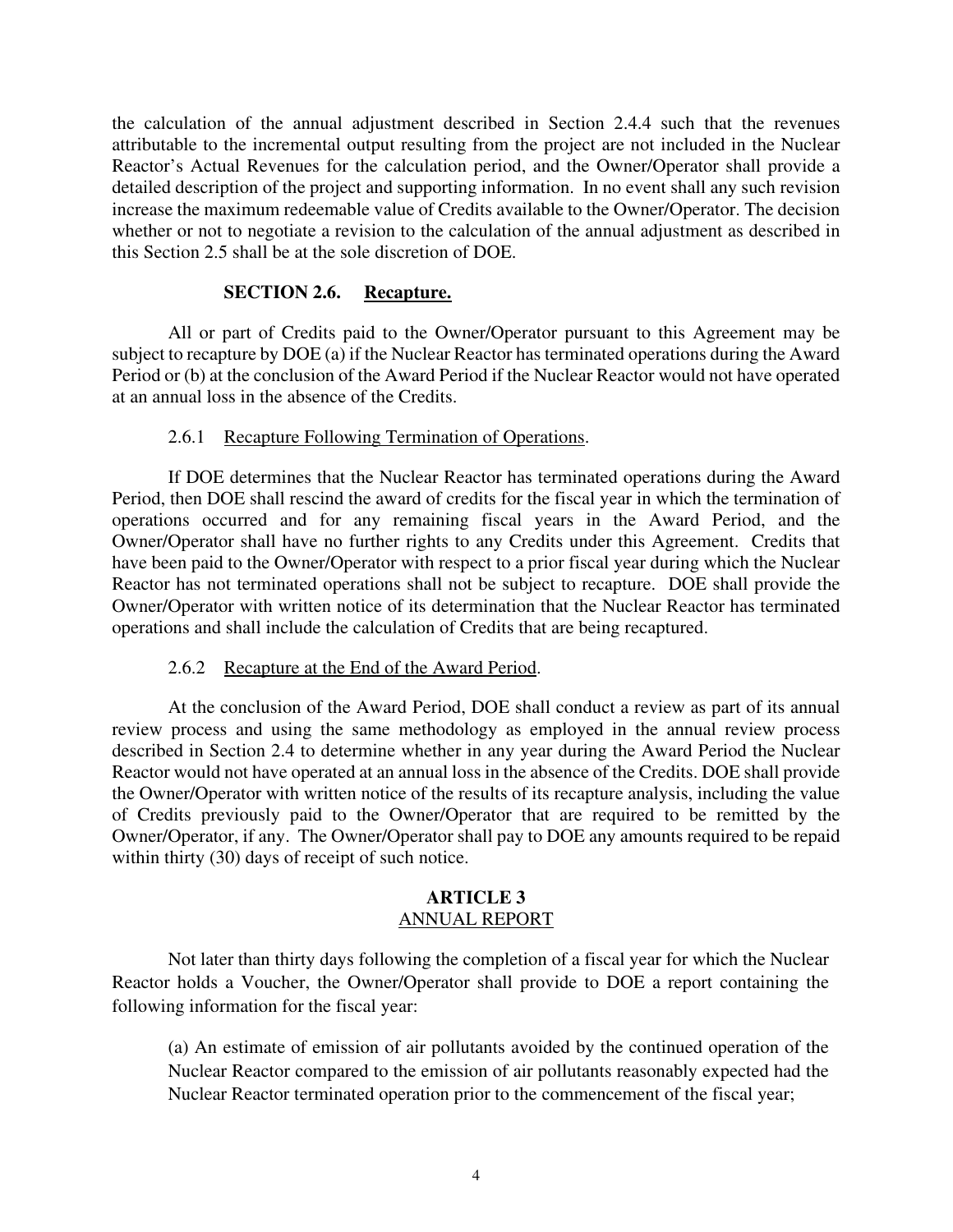(b) A description of the Nuclear Reactor's contribution to the reliability of the electric transmission and distribution grid to which it is connected during the fiscal year;

(c) An estimate of the change in the wholesale cost of capacity, energy, and ancillary services in the applicable market attributable to the continued operation of the Nuclear Reactor compared to the costs reasonably expected had the Nuclear Reactor terminated operation prior to the commencement of the fiscal year, and the resulting impact on retail rates;

(d) A description of capital projects undertaken during the fiscal year including the percentage of raw materials acquired from domestic sources and manufacturers;

(e) A summary of staffing, including the number of individuals employed by the Nuclear Reactor and information on those employee's job classifications, wages, benefits, demographics, veteran status, union representation, residence, and training opportunities, for those direct hires and contractor employees, working at the Nuclear Reactor during the fiscal year and any changes from the baseline data contained in the Workforce Narrative submitted in the Owner/Operator's Certification Application;

(f) An assessment of the Nuclear Reactor's implementation of its Diversity, Equity, Inclusion, and Accessibility (DEIA) Plan that describes the actions the Owner/Operator is currently taking or will take to foster a welcoming and inclusive environment, support people from underrepresented groups, advance equity, and encourage the inclusion of individuals from these groups, and describes the extent the project activities will benefit underserved communities; and accounts for whether the Nuclear Reactor is meeting the milestones established in its DEIA Plan submitted as part of its Certification Application;

(g) A measurable description of how the continued operation of the Nuclear Reactor benefits Disadvantaged Communities (DACs) through either

(1) decreasing energy burden;

(2) decreasing environmental exposure and burdens; or

(3) increasing energy resilience;

(h) A description of the outages experienced by the Nuclear Reactor and a comparison of the actual output of the Nuclear Reactor compared to the MWh commitment for that year. The methodology and data sources used to calculate each of these pieces of information should also be provided;

(i) The number of stakeholder or community engagement events and their attendance, number of attendees or organizations participating from or who represent disadvantaged, energy, rural, or tribal communities (report separately), any community benefits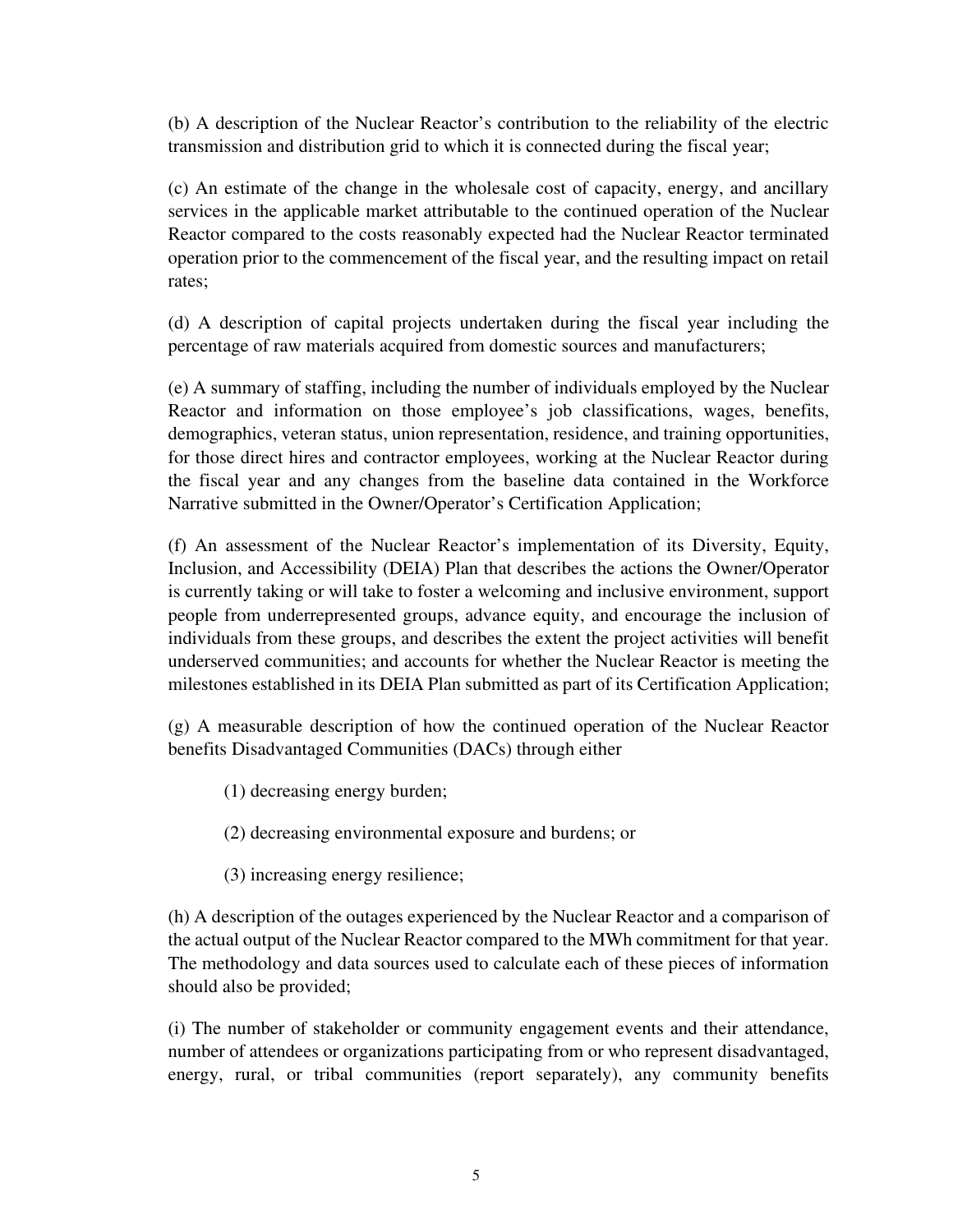agreements created, and any changes from the baseline data contained in the Community Engagement Narrative submitted in the Owner/Operator's Certification Application; and

(j) A description of any state credits Nuclear Reactors did not utilize as a result of receiving credits through this program, including the value of each credit.

(k) DOE will make the Annual Report available to the public, subject to the limitations specified in Section 6.2, Confidential Business Information.

#### **ARTICLE 4** REPRESENTATIONS AND WARRANTIES

The Owner/Operator makes the following representations and warranties as of the date of this Agreement and as of the date of each Payment Certificate:

#### **SECTION 4.1. Organization.**

The Owner/Operator (a) is a [\_\_\_\_\_\_\_\_\_] organized, validly existing and in good standing under the laws of the State of [\_\_\_\_\_\_\_\_], (b) is duly qualified to do business in the State of [\_\_\_\_\_\_\_] and in each other jurisdiction where the failure to so qualify could reasonably be expected to have a material adverse effect and (c) has all requisite [corporate] [limited liability company] [partnership] power and authority to execute, deliver, perform and observe the terms and conditions of this Agreement on its own behalf and on behalf of any Person holding an interest in the Nuclear Reactor.

#### **SECTION 4.2. Authorization; No Conflict.**

The Owner/Operator has duly authorized, executed, and delivered this Agreement, and neither its execution and delivery nor its consummation of the transactions contemplated hereby nor its compliance with the terms of this Agreement does or will (a) contravene its Organizational Documents or any Applicable Laws, (b) contravene or result in any breach or constitute any default under any Governmental Judgment, (c) require the consent or approval of any Person other than the consents or approvals that have been obtained and are in full force and effect.

#### **SECTION 4.3. Legality; Validity; Enforceability.**

This Agreement is a legal, valid, and binding obligation of the Owner/Operator, enforceable in accordance with its terms, subject to Bankruptcy Laws and general principles of equity regardless of whether enforcement is considered in a proceeding at law or in equity.

# **SECTION 4.4. Applicable Law.**

The Owner/Operator is in compliance with all Applicable laws, including all Environmental Laws, in all material respects. Further, that no citations, fines, or penalties have been asserted against the Nuclear Reactor under any Environmental Law or by the regulatory authority or jurisdiction in which the Nuclear Reactor operates. The Nuclear Reactor has not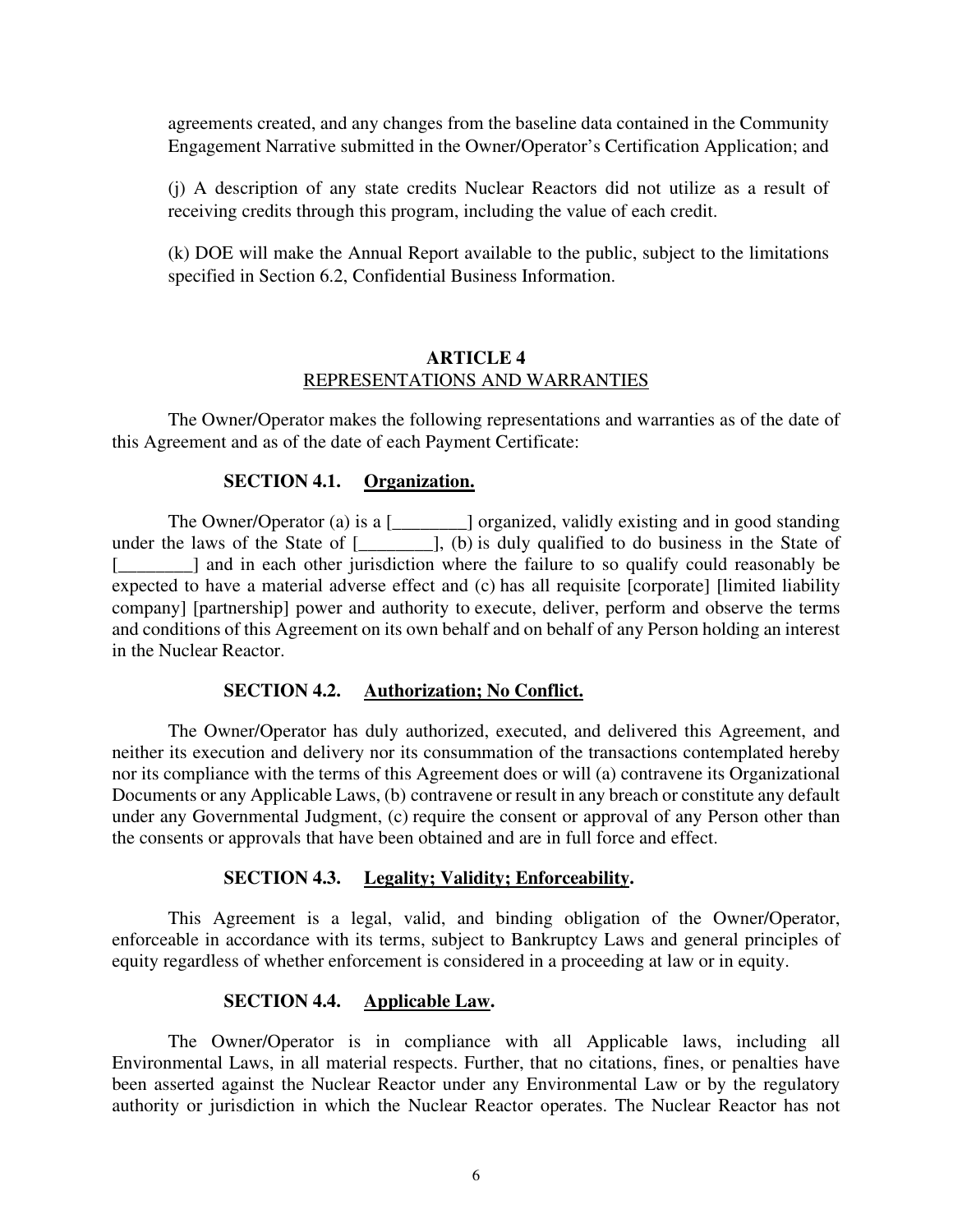received notice (verbal or written) of, nor is it aware of, any person making allegations that all or any part of the Nuclear Reactor as a whole, or the use, operation or ownership thereof, are in violation of any applicable Environmental Law.

#### **SECTION 4.5. Insurance.**

The Nuclear Reactor shall keep in force all existing policies of insurance, or comparable replacement policies of insurance at existing levels of coverage related to the Nuclear Reactor, including the ownership and operation thereof, throughout the duration of this Agreement.

#### **SECTION 4.6. Tax.**

(a) The Owner/Operator has filed all tax returns required by Applicable Laws to be filed by it and has paid (i) all income Taxes payable by it that have become due pursuant to such tax returns and (ii) all other material Taxes and assessments payable by it that have become due (other than those Taxes that it is contesting in good faith and by appropriate proceedings, for which reserves have been established to the extent required by generally accepted accounting principles).

(b) The Owner/Operator does not owe any delinquent Indebtedness to any Governmental Authority of the United States, including any Tax liabilities, unless the delinquency has been resolved with the appropriate Governmental Authority in accordance with Applicable Law and, to the Knowledge of the Owner/Operator, the standards of the Debt Collection Improvement Act.

#### **SECTION 4.7. Defects.**

The Owner/Operator warrants that there are no known issues, defects, problems, or other issues involving or related to ownership and/or operation of the Nuclear Reactor that would preclude or prevent it from fully performing its duties and obligations in accordance with this Agreement.

#### **SECTION 4.8. Commercially Reasonable Efforts.**

The Owner/Operator shall use commercially reasonable efforts, consistent with Prudent Industry Practice, to maximize Actual Revenue.

#### **SECTION 4.9. Uranium Best Efforts.**

(a) In any procurement of reactor fuel undertaken during fiscal years 2023–2026, Owner/Operator shall use best efforts to maximize the procurement of uranium that is produced in the United States and the procurement of conversion services, enrichment services, and fabrication into fuel assemblies in the United States; provided, however, that Owner/Operator will be deemed to perform under this subsection in the event that: (i) DOE determines, in writing, that under the circumstances such procurement is not in the public interest; (ii) Owner/Operator establishes through reasonable diligence that no U.S.-produced uranium, U.S. conversion services, U.S. enrichment services, and/or U.S. fabrication services, as applicable, is available in sufficient quantity and satisfactory quality to meet Owner/Operator's need; or (iii) the selection of a U.S.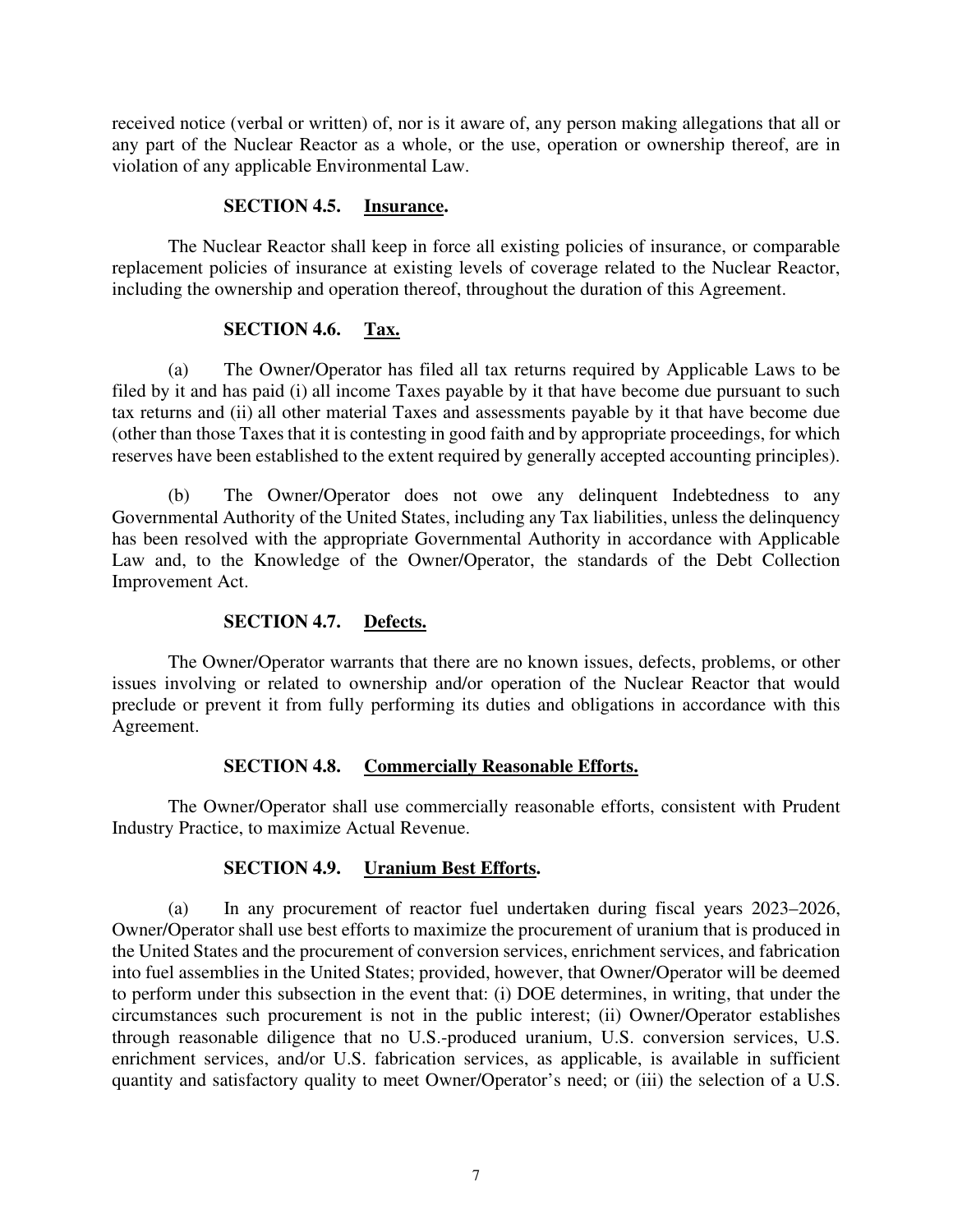product or service would increase the overall cost of the fuel assembly by more than twenty-five (25) percent.

(b) Owner/Operator shall retain all books and records necessary to substantiate its performance under subsection (a) and will make such books and records available to DOE promptly upon request.

#### **SECTION 4.10. U.S. Manufacturing Best Efforts.**

The Owner/Operator will use best efforts to maximize U.S.-manufactured content acquired or used in Nuclear Reactor facilities and components, taking into account availability, cost, technical performance, reliability, efficiency, warranty coverage and related commercial terms during the Award term.

#### **SECTION 4.11. Award Period Financial Projections.**

(a) The Owner/Operator has provided a hard copy of, and a computer disk, CD-ROM, or other customary computer storage media, containing the Award Period Financial Projections for the Nuclear Reactor setting forth the projected operating results and the underlying models and assumptions (which assumptions are believed by the Owner/Operator to be reasonable) and explanations thereto for the Nuclear Reactor for fiscal years 2023–2026.

- (b) The Award Period Financial Projections:
	- (i) are complete and based on reasonable assumptions;

(ii) are the same as those submitted in the Nuclear Reactor's Certification Application, consistent with the requirements of the set forth in the U.S. Department of Energy Guidance for the Civil Nuclear Credit Program dated April 19, 2022;

(iii) have been prepared in good faith and with due care; and

(iv) fairly represent the Owner/Operator's expectation as to the matters covered thereby as of any date on which this representation is made.

#### **SECTION 4.12. U.S. Government Requirements.**

(a) Central Contractor Registration. The Owner/Operator has registered in the CCR database.

(b) Foreign Asset Control Regulations. Neither the payment of Credits nor the use of the proceeds thereof by the Owner/Operator or at the direction of the Owner/Operator will violate the Foreign Asset Control Regulations.

(c) Prohibited Persons. Neither the Owner/Operator nor any of their respective Principal Persons is a Prohibited Person. No event has occurred and no condition exists that is likely to result in Owner/Operator nor any of its respective Principal Persons becoming a Prohibited Person.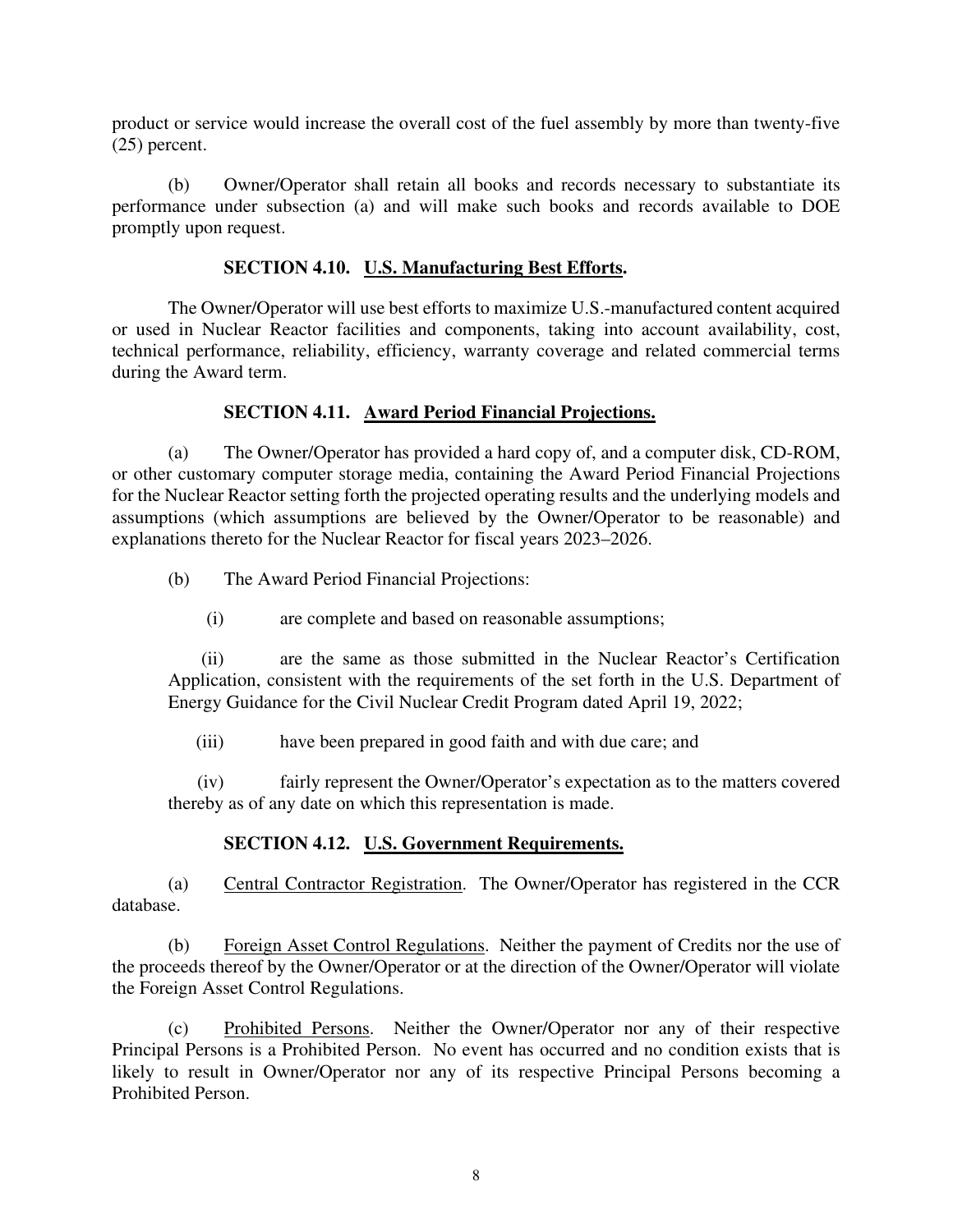(d) Anti-Terrorism Order. The Owner/Operator and of its respective Principal Persons is in compliance with the Anti-Terrorism Order and has not previously violated the Anti-Terrorism Order.

(e) Lobbying and Political Activity Costs. No proceeds of the Credits have been or will be expended by the Owner/Operator or any of its Affiliates to pay any Person for influencing or attempting to influence an officer or employee of any agency, a member of Congress, an officer or employee of Congress, or an employee of a member of Congress, or other political activity costs. The Owner/Operator shall provide DOE a Standard Form LLL "Disclosure of Lobbying Activities" on the date of signature of this Agreement.<sup>3</sup>

#### **ARTICLE 5** TERM; EVENTS OF DEFAULT; REMEDIES

# **SECTION 5.1. Term**

The term of this Agreement shall commence as of the Effective Date and shall remain in effect until DOE has made a determination whether to recapture any Credits as provided in Section 2.6 following completion of fiscal year 2026.

# **SECTION 5.2. Events of Default.**

The occurrence of any of the following events shall constitute an Event of Default:

(a) Termination of Operation of the Nuclear Reactor. The Nuclear Reactor shall terminate operation with the intent to permanently cease operation by filing a notice of intent to permanently cease operations with the Nuclear Regulatory Commission (NRC) consistent with the requirements of 10 C.F.R.  $\S$  50.4(b)(8) or 10 C.F.R.  $\S$  52.3(b)(8) and beginning cessation of operations. No credits may be redeemed during the award year when a notice is filed with NRC and all prior awarded credits will be subject to recapture. A scheduled outage for maintenance, refueling, or other activity in the normal course of operation shall not be considered to be termination of operation provided that the Owner/Operator acts diligently and in good faith to recommence operation in accordance with the outage schedule. An unscheduled outage shall not be considered to be termination of operation provided that the Owner/Operator acts diligently and in good faith to recommence operation as promptly as reasonably possible.

(b) Misstatements; Omissions. Any representation or warranty made by or on behalf of the Owner/Operator or the Nuclear Reactor in this Agreement or the Payment Certificate was false, or misleading in any material respect when made or deemed to have been made and such false or misleading representation or warranty is not cured within ten (10) days after Owner/Operator discovers the error.

(c) Other Agreements. The Owner/Operator shall fail to perform or observe any term, covenant, or agreement contained in this Agreement, where such default has not been remedied

<sup>3</sup> In accordance with 31 U.S.C. § 1352.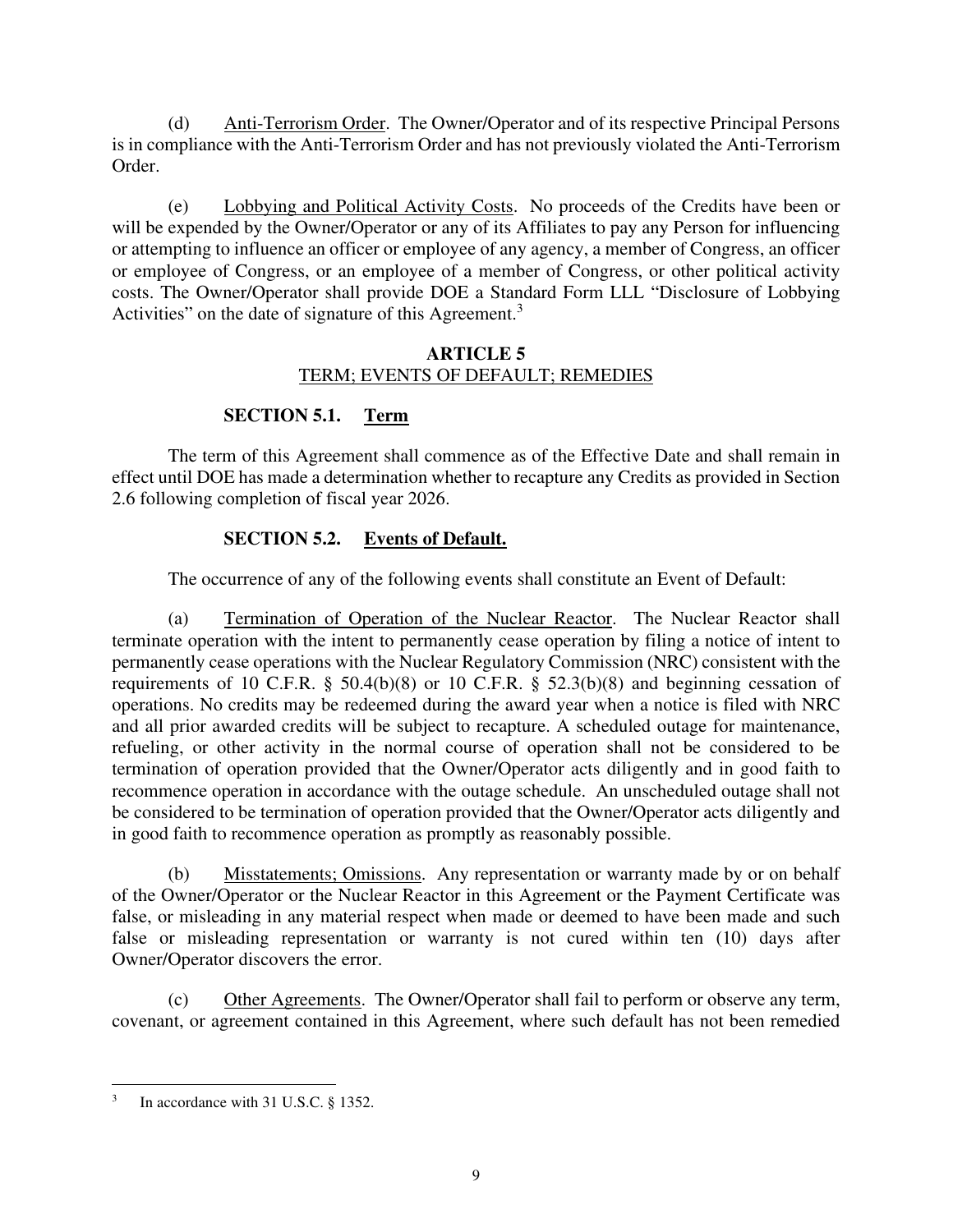within thirty (30) days if such default is remediable after the Owner/Operator receives notice or should reasonably have known of such failure.

(d) Waiver. The failure to exercise any remedy or to enforce any right provided in this Agreement or Applicable Law shall not constitute a waiver of such remedy or right or of any other remedy or right. A party shall be considered to have waived any remedies or rights only if the waiver is in writing and signed by the party against whom such waiver is to be enforced.

#### **SECTION 5.3. Remedies for Event of Default.**

Upon the occurrence and during the continuance of an Event of Default, DOE may, without further notice of default, exercise any or all rights and remedies at law or in equity (in any combination or order that DOE may elect), including without prejudice to DOE's other rights and remedies, the following:

(a) DOE may withhold payment of any Credits otherwise due or becoming due to the Owner/Operator;

(b) DOE may undertake recapture of any Credits as provided in Section 2.5;

(c) DOE may terminate this Agreement;

(d) DOE may seek disgorgement of redeemed credits if DOE determines that the Owner/Operator made material misrepresentation of the status of operations or economic condition of the Nuclear Reactor; and

(e) DOE may proceed to protect and enforce its rights and remedies by appropriate proceedings, whether for damages or the specific performance of any provision of this Agreement, or proceed to enforce the payment of any amount due and payable.

#### **ARTICLE 6 MISCELLANEOUS**

# **SECTION 6.1. Indemnity.**

(a) General Indemnity. Except as relates to indemnification for a nuclear incident or precautionary evacuation pursuant to the Price-Anderson Act, the Owner/Operator shall indemnify the United States and its officers, agents, and employees for any and all liability, including litigation expenses and fees, arising from suits, actions, or claims of any character for death, bodily injury, or loss of or damage to property or to the environment, resulting from the performance of this Agreement or the ownership and operation of the Nuclear Reactor.

(b) Price-Anderson Act. This Agreement does not constitute a contract or agreement of indemnification between the Owner/Operator and the Department of Energy as defined under 42 U.S.C. § 2210(d), the Price-Anderson Act (PAA), nor does this Agreement alter or change the indemnification requirements of NRC licensees as defined in the PAA and related regulations.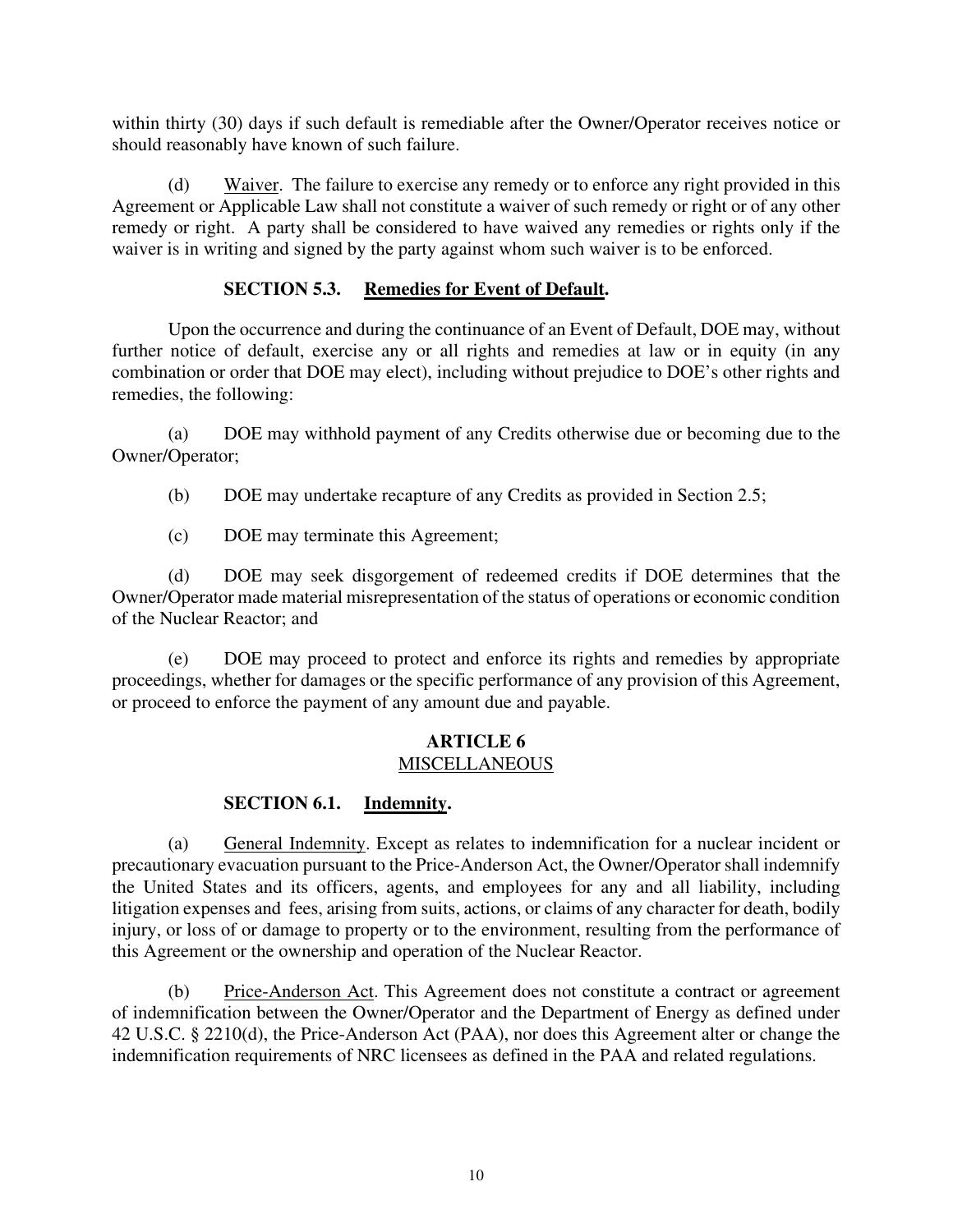#### **SECTION 6.2. Confidential Business Information.**

DOE acknowledges that the Owner/Operator may provide to DOE confidential or proprietary business, technical, or financial information. DOE will manage this information consistent with the Trade Secrets Act, 18 U.S.C. § 1905. DOE will process any request for release of this information to the public consistent with the Freedom of Information Act ("FOIA"), 5 U.S.C. § 552 and DOE's FOIA regulations, 10 C.F.R. Part 1004. Owner/Operator will clearly mark all such information prior to submittal to DOE. DOE is responsible for the final determination with regard to disclosure or nondisclosure of the information.

#### **SECTION 6.3. Amendment or Termination.**

This Agreement may not be amended or terminated unless such amendment or termination is in writing and signed by the DOE and the Owner/Operator.

#### **SECTION 6.4. Entire Agreement.**

This Agreement, including any agreement, document or instrument attached to this Agreement or referred to herein, integrates all the terms and conditions mentioned herein or incidental to this Agreement and supersedes all oral negotiations and prior agreements and understandings of the parties to this Agreement in respect to the subject matter of this Agreement.

#### **SECTION 6.5. Governing Law.**

This Agreement and the rights and obligations of the parties hereunder shall be governed by, and construed and interpreted in accordance with, the Federal law of the United States of America.

#### **SECTION 6.6. Severability.**

In case any one or more of the provisions contained in this Agreement should be invalid, illegal, or unenforceable in any respect, the validity, legality, and enforceability of the remaining provisions shall not in any way be affected or impaired thereby, and the parties thereto shall enter into good faith negotiations to replace the invalid, illegal, or unenforceable provision.

#### **SECTION 6.7. Waiver of Jury Trial.**

Each of the parties to this Agreement hereby knowingly, voluntarily, and intentionally waives any rights it may have to a trial by jury in respect of any litigation based hereon, or arising out of, under, or in connection with, this Agreement, or any course of conduct, course of dealing, statements (whether verbal or written), or actions of the Owner/Operator. This provision is a material inducement for each party to enter into this Agreement.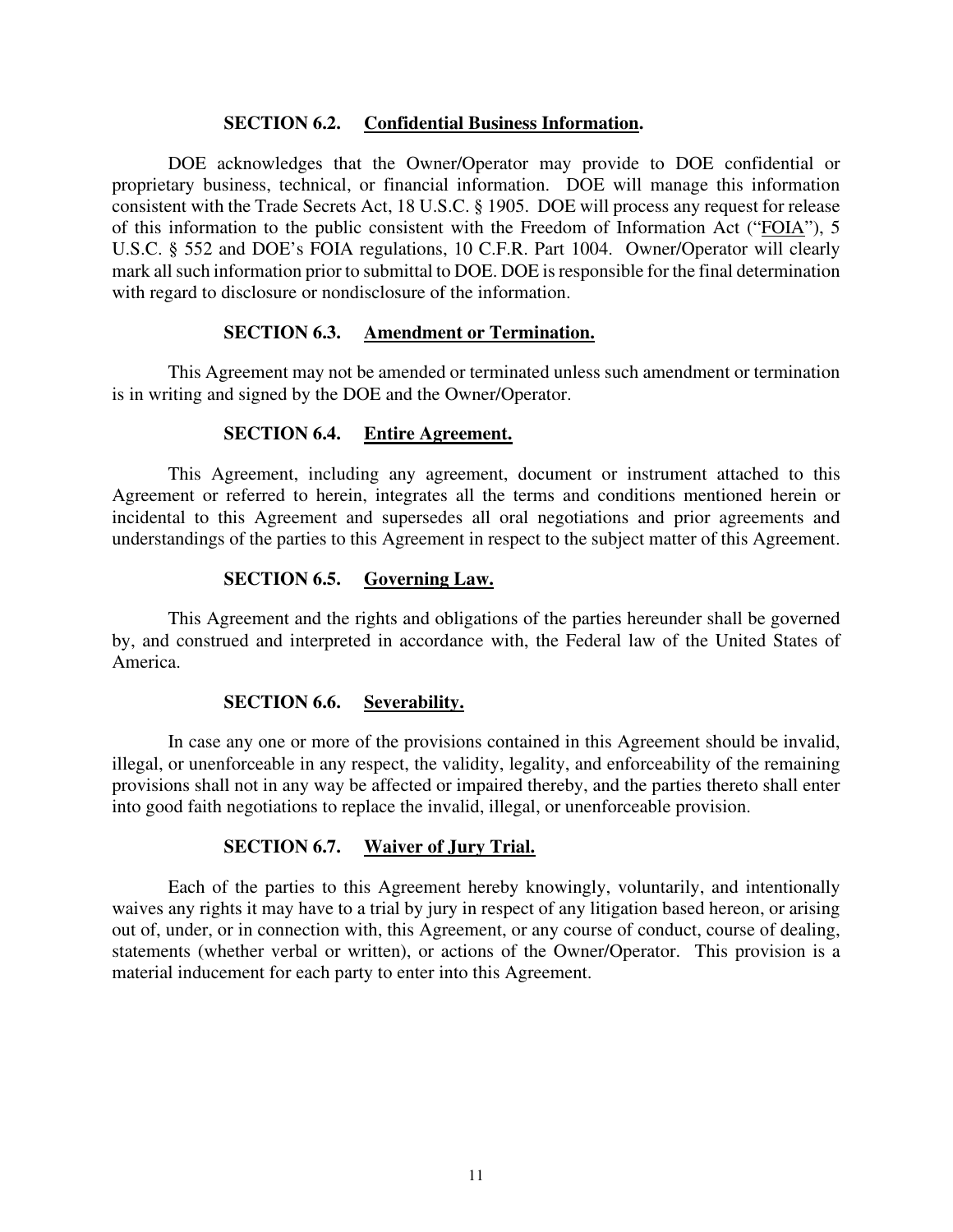#### **SECTION 6.8. Consent to Jurisdiction.**

By execution and delivery of this Agreement, the Owner/Operator irrevocably and unconditionally:

(a) submits for itself and its property in any legal action or proceeding against it arising out of or in connection with this Agreement, or for recognition and enforcement of any judgment in respect thereof, to the non-exclusive general jurisdiction of (i) the courts of the United States of America for the District of Columbia; (ii) any other federal court of competent jurisdiction in any other jurisdiction where it or any of its property may be found; and (iii) appellate courts from any of the foregoing;

(b) consents that any such action or proceeding may be brought in or removed to such courts, and waives any objection, or right to stay or dismiss any action or proceeding, that it may now or hereafter have to the venue of any such action or proceeding in any such court or that such action or proceeding was brought in an inconvenient court and agrees not to plead or claim the same;

(c) agrees that service of process in any such action or proceeding may be affected by mailing a copy thereof by registered or certified mail (or any substantially similar form of mail), postage prepaid, to the Owner/Operator at its address set forth in Exhibit G; and

(d) agrees that judgment against it in any such action or proceeding shall be conclusive and may be enforced in any other jurisdiction within or without the U.S. by suit on the judgment or otherwise as provided by law, a certified or exemplified copy of which judgment shall be conclusive evidence of the fact and amount of the Owner/Operator's obligation.

#### **SECTION 6.9. Successors and Assigns.**

(a) The provisions of this Agreement shall be binding upon and inure to the benefit of the parties to this Agreement and their respective successors and permitted assigns.

(b) The Owner/Operator may not assign or otherwise transfer any of its rights or obligations under this Agreement without the prior written consent of DOE. DOE will determine if it is in the best interest of the Government to recognize a named third party as successor at interest to this Agreement. DOE reserves the right to request all requisite information to make this determination including: eligibility information as defined in the U.S. Department of Energy Guidance for the Civil Nuclear Credit Program. Consent to assign this Agreement is at DOE's sole discretion.

(c) In the event that DOE does not consent to the assignment of this agreement, DOE will adjust or recapture credits as DOE deems appropriate.

# **SECTION 6.10. No Third-Party Beneficiaries.**

Nothing in this Agreement, whether express or implied, nor any action taken hereunder shall be construed to create any duty, liability, or standard of care to any Person not a signatory to this Agreement and their respective successors and assigns, nor is anything in this Agreement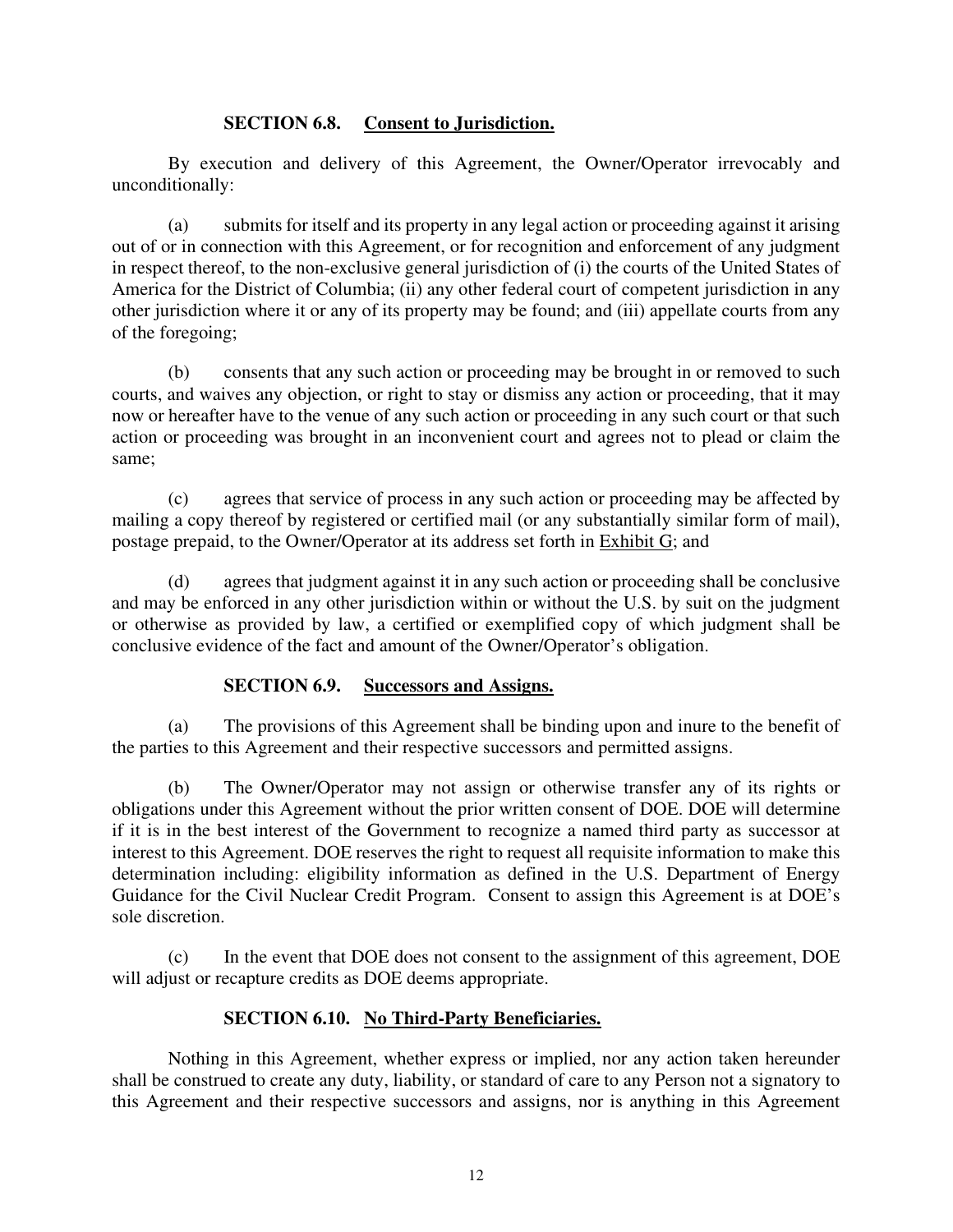intended to relieve or discharge obligations or liability of any third-party, nor give any third-person any rights of subrogation or action against any signatory to this Agreement.

#### **SECTION 6.11. Disputes.**

Except as otherwise provided in this contract, any dispute concerning a question of fact arising under this Agreement which is not disposed of by agreement shall be decided by the Contract Management Division Director, Department of Energy Office of Nuclear Energy.

#### **SECTION 6.12. Counterparts.**

This Agreement may be executed in one or more duplicate counterparts and when signed by all of the parties shall constitute a single binding agreement.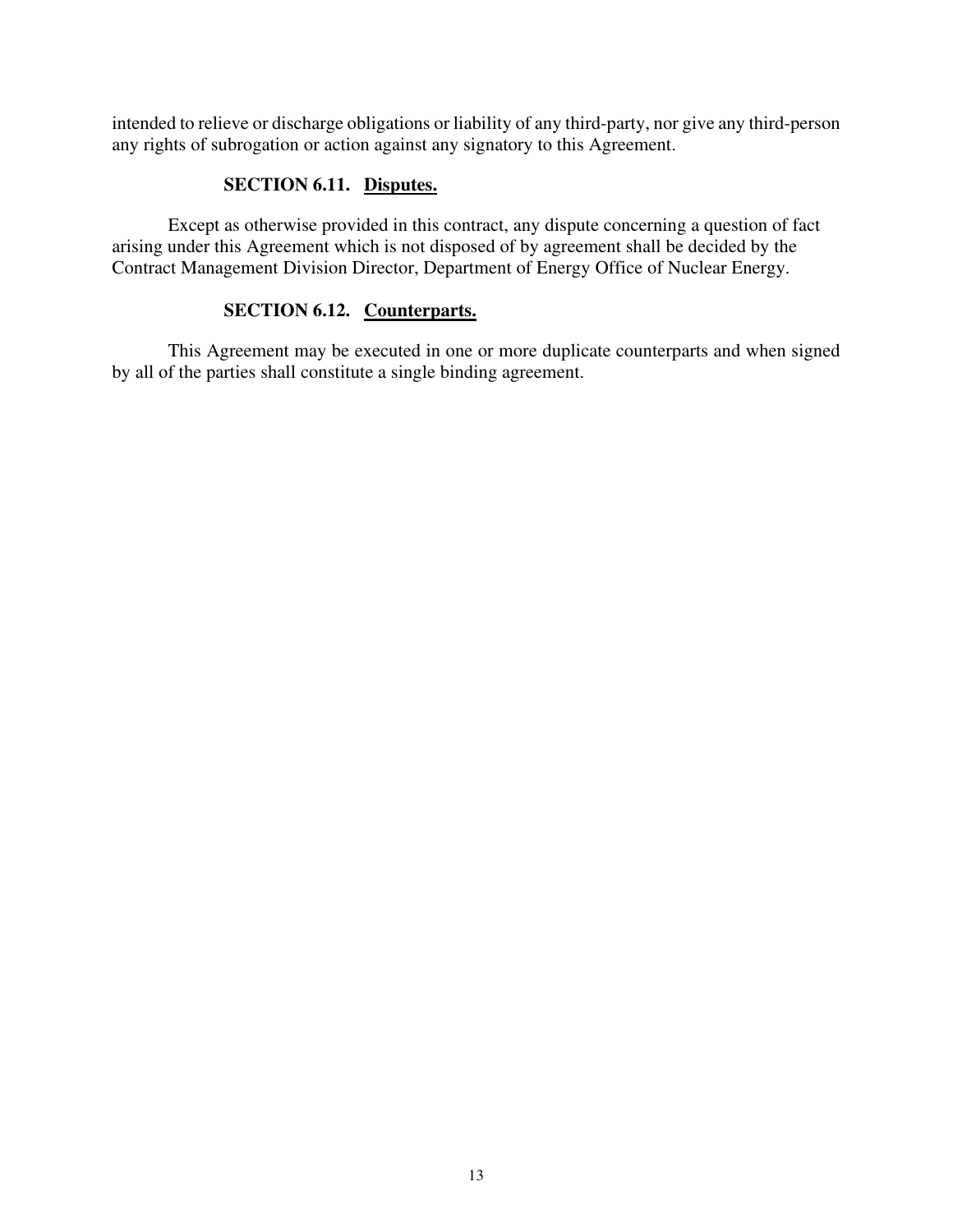IN WITNESS WHEREOF, the parties to this Agreement have caused this Agreement to be executed and delivered by their respective officers or representatives hereunto duly authorized as of the date first written above.

[NAME OF OWNER/OPERATOR]

\_\_\_\_\_\_\_\_\_\_\_\_\_\_\_\_\_\_\_\_\_\_\_\_\_\_\_\_

Name: Title:

U.S. DEPARTMENT OF ENERGY

\_\_\_\_\_\_\_\_\_\_\_\_\_\_\_\_\_\_\_\_\_\_\_\_\_\_\_\_ Name: Title: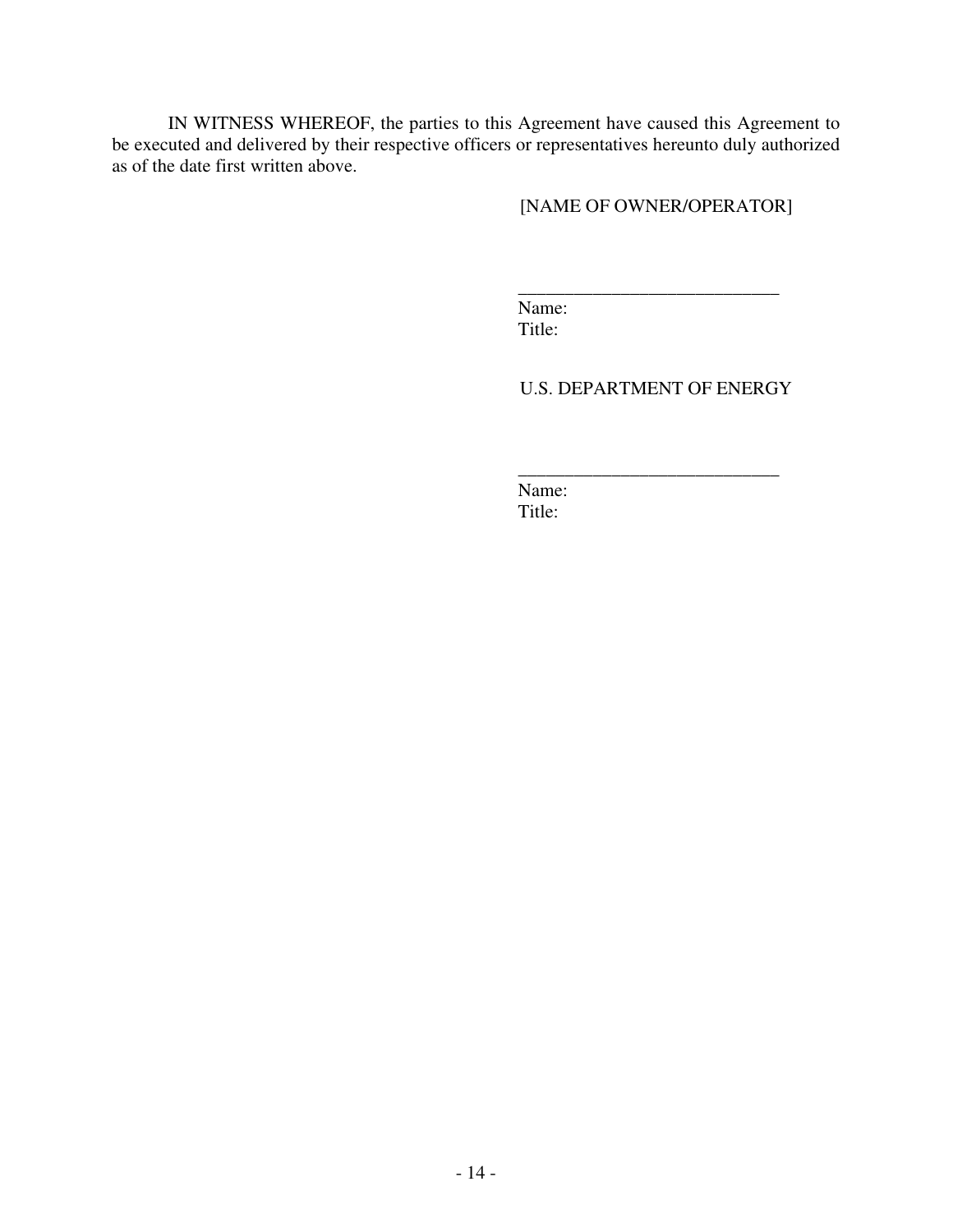# Exhibit A to Civil Nuclear Credit Agreement

#### **DEFINITIONS**

"Actual Enhancement Capital Cost" means the total actual enhancement capital cost of the Nuclear Reactor for the same fiscal year of that as the Payment Certificate, calculated consistent with the methods used to determine Projected Enhancement Capital Cost.

"Actual Revenue" means the total actual revenue of the Nuclear Reactor for the same fiscal year of that as the Payment Certificate, calculated consistent with the methods used to determine Projected Revenue.

"Actual Sustaining Capital Cost" means the total actual sustaining capital cost of the Nuclear Reactor for the same fiscal year of that as the Payment Certificate, calculated consistent with the methods used to determine Projected Sustaining Capital Cost.

"Affiliate" means with respect to any Person, any other Person that directly or indirectly Controls, or is under common Control with, or is Controlled by, such Person.

"Agreement" means the Civil Nuclear Credit Agreement between [\_\_\_\_\_\_\_\_\_\_\_\_] and the U.S. Department of Energy.

"Anti-Terrorism Order" means Executive Order No. 13,224, 66 Fed. Reg. 49,079 (2001), issued by the President of the United States of America (Executive Order Blocking Property and Prohibiting Transactions With Persons Who Commit, Threaten to Commit, or Support Terrorism).

"Applicable Law" means, with respect to any Person, any constitution, statute, law, rule, regulation, code, ordinance, treaty, judgment, order or any published directive, guideline, requirement or other governmental rule or restriction which has the force of law, by or from a court, arbitrator or other Governmental Authority having jurisdiction over such Person or any of its Properties, whether in effect as of the Effective Date of this Agreement or as of any date hereafter.

"Award Period" means the period beginning October 1, 2022, up to and including September 30, 2026.

"Capital Adjustment" is defined in Section 2.4.4.

"Credit Adjustment" is defined in Section 2.4.4.

"Bankruptcy Code" means Title 11 of the United States Code entitled "Bankruptcy."

"Bankruptcy Law" means the Bankruptcy Code and any similar federal, state or foreign law for the relief of debtors, conservatorship, bankruptcy, general assignment for the benefit of creditors, moratorium, rearrangement, receivership, insolvency, reorganization or similar debtor relief laws of the U.S. or other applicable jurisdictions from time to time in effect and any similar federal, state or foreign law for the relief of debtors affecting the rights of creditors generally.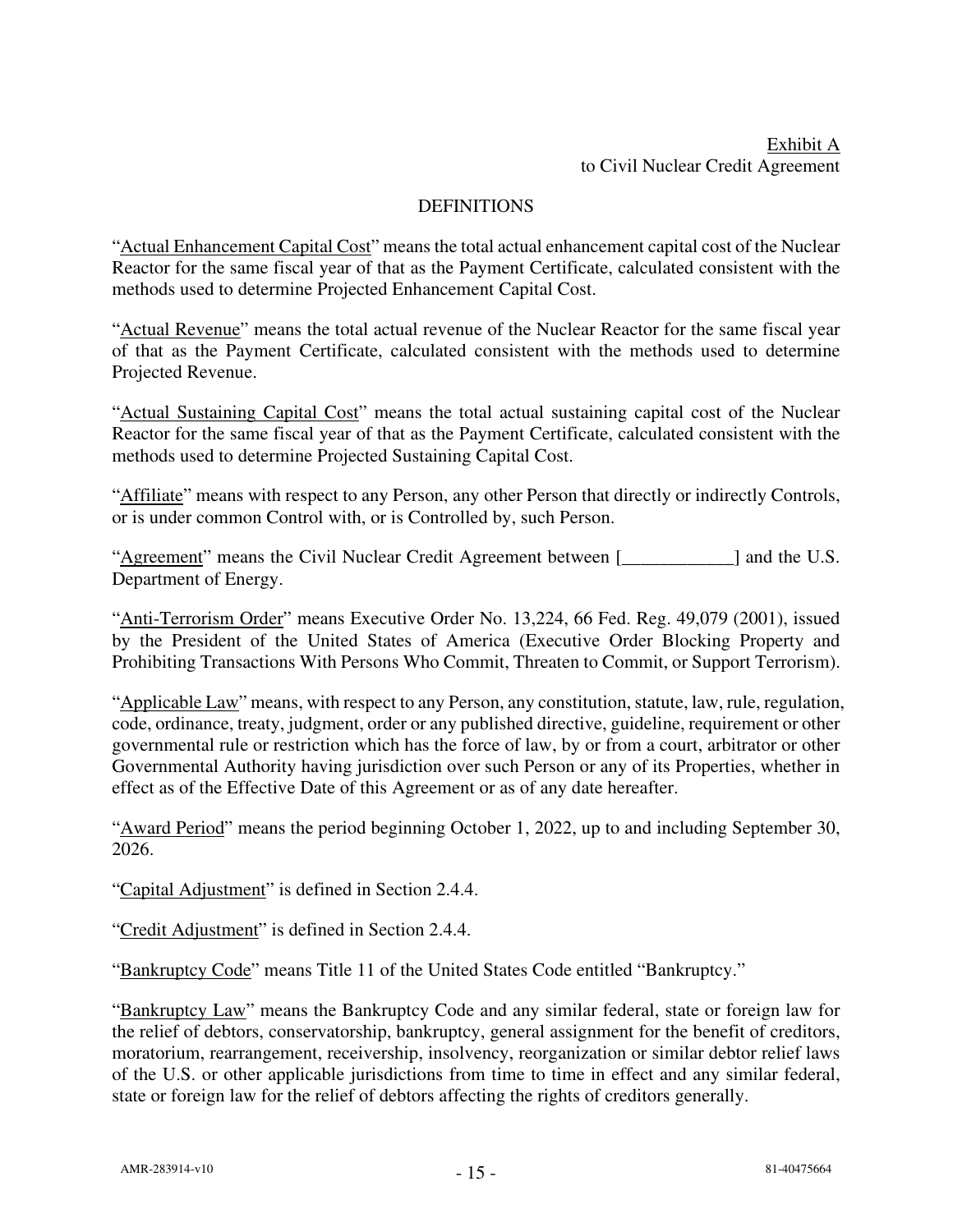"Award Period Financial Projections" are the projections delivered pursuant to Section 2.4.1.

"Buy American Provisions" means Section 1605 of Title XVI of Division A of the Recovery Act 2 C.F.R. Sections 176.140 and 176.160, Office of Management and Budget's Initial Implementing Guidance for the Recovery Act, M 09 10 (February 18, 2009) and Updated Implementing guidance for the Recovery Act, M 09 15 (April 3, 2009) and, in each case, any amendment, supplement or successor thereto, including any relevant regulation or guidance that may be issued by DOE that has the force of law.

"CCR" means the Central Contractor Registration database, established in accordance with the Federal Acquisition Streamlining Act of 1994.

"Certification Application" means the application and all supporting documentation submitted to DOE in accordance with the Guidance for the Civil Nuclear Credit Program and 42 U.S.C.  $§$  18753(c)(1).

"CNC Program" is defined in the recitals.

"Control" means the power, directly or indirectly, to direct or cause the direction of the management or business or policies of a Person (whether through the ownership of voting securities or partnership or other ownership interests, by contract, or otherwise); provided that "controlling", "controlled", and similar constructions shall have corresponding meanings.

"Corrupt Practices Laws" means (i) the Foreign Corrupt Practices Act of 1977 (Pub. L. No. 95-213, §§101-104), as amended, and (ii) any equivalent U.S. or foreign Applicable Law.

"Credits" is defined in the recitals.

"Davis-Bacon Act" means Subchapter IV of Chapter 31 of Part A of Subtitle II of Title 40 of the United States Code, including and as implemented by the regulations set forth in Parts 1, 3 and 5 of title 29 of the Code of Federal Regulations.

"Debarment Regulations" means all of the following:

the Government-wide Debarment and Suspension (Non-procurement) regulations (Common Rule), 53 Fed. Reg. 19204 (May 26, 1988),

Subpart 9.4 (Debarment, Suspension, and Ineligibility) of the Federal Acquisition Regulations, 48 C.F.R. 9.400 - 9.409, and

the revised Government-wide Debarment and Suspension (Non-procurement) regulations (Common Rule), 60 Fed. Reg. 33037 (June 26, 1995).

"DOE" is defined in the recitals.

"Environmental Laws" means any Applicable Law in effect as of the Effective Date or thereafter, and in each case as amended, regulating, relating to or imposing obligations, liability or standards of conduct concerning or otherwise relating to (a) environmental impacts (including but not limited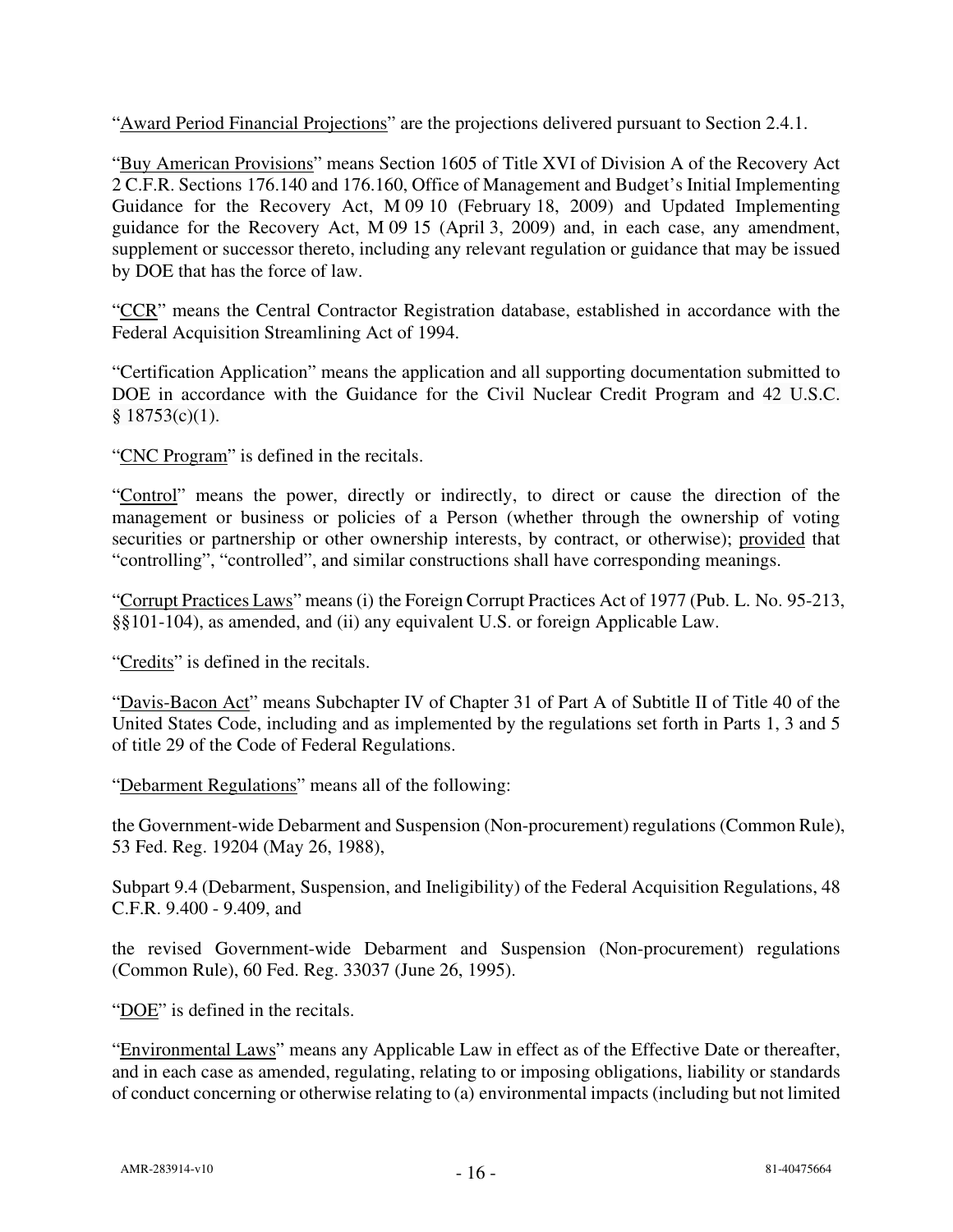to impacts on cultural resources) resulting from the use of the Project Site or environmental conditions present on, in or under the Project Site, (b) pollution, protection of human or animal health or safety or the environment, including flora and fauna, or Releases or threatened Releases of pollutants, contaminants, chemicals, radiation or industrial, toxic or hazardous substances or wastes, including without limitation Hazardous Substances, or (c) the generation, manufacture, processing, distribution, use, treatment, storage, recycling, disposal, transport, or handling of pollutants, contaminants, chemicals, or industrial, toxic or hazardous substances or wastes, including without limitation Hazardous Substances.

"Event of Default" means any of the events described in Section 5.2.

"Fiscal year" means the 12-month accounting period for the United States government beginning on October 1 and ending on September 30 of the following calendar year.

"FOIA" means the Freedom of Information Act, 5 U.S.C. § 552.

"Foreign Asset Control Regulations" means the United States Trading with the Enemy Act, as amended, or any of the foreign assets control regulations of the United States Treasury Department (31 C.F.R. Subtitle B, Chapter V, as amended), or any ruling issued thereunder or any enabling legislation or Presidential Executive Order granting authority therefore.

"FY 2023 Credits" is defined in Section 2.2.

"FY 2024 Credits" is defined in Section 2.2.

"FY 2025 Credits" is defined in Section 2.2.

"FY 2026 Credits" is defined in Section 2.2.

"Governmental Approval" means any approval, consent, authorization, license, permit, order, certificate, qualification, waiver, exemption, or variance, or any other action of a similar nature, of or by a Governmental Authority, including any of the foregoing that are or may be deemed given or withheld by failure to act within a specified time period.

"Governmental Authority" means any federal, state, county, municipal, or regional authority, or any other entity of a similar nature, exercising any executive, legislative, judicial, regulatory, or administrative function of government.

"Governmental Judgment" means with respect to any Person, any judgment, order, decision, or decree, or any action of a similar nature, of or by a Governmental Authority having jurisdiction over such Person or any of its properties.

"Hazardous Substance" means any hazardous or toxic substances, chemicals, materials, pollutants or wastes defined, listed, classified or regulated as such in or under any Environmental Laws, including (i) any petroleum or petroleum products (including gasoline, crude oil or any fraction thereof), flammable explosives, radioactive materials, asbestos in any form that is or could become friable, urea formaldehyde foam insulation and polychlorinated biphenyls, (ii) any chemicals, materials or substances defined as or included in the definition of "hazardous substances,"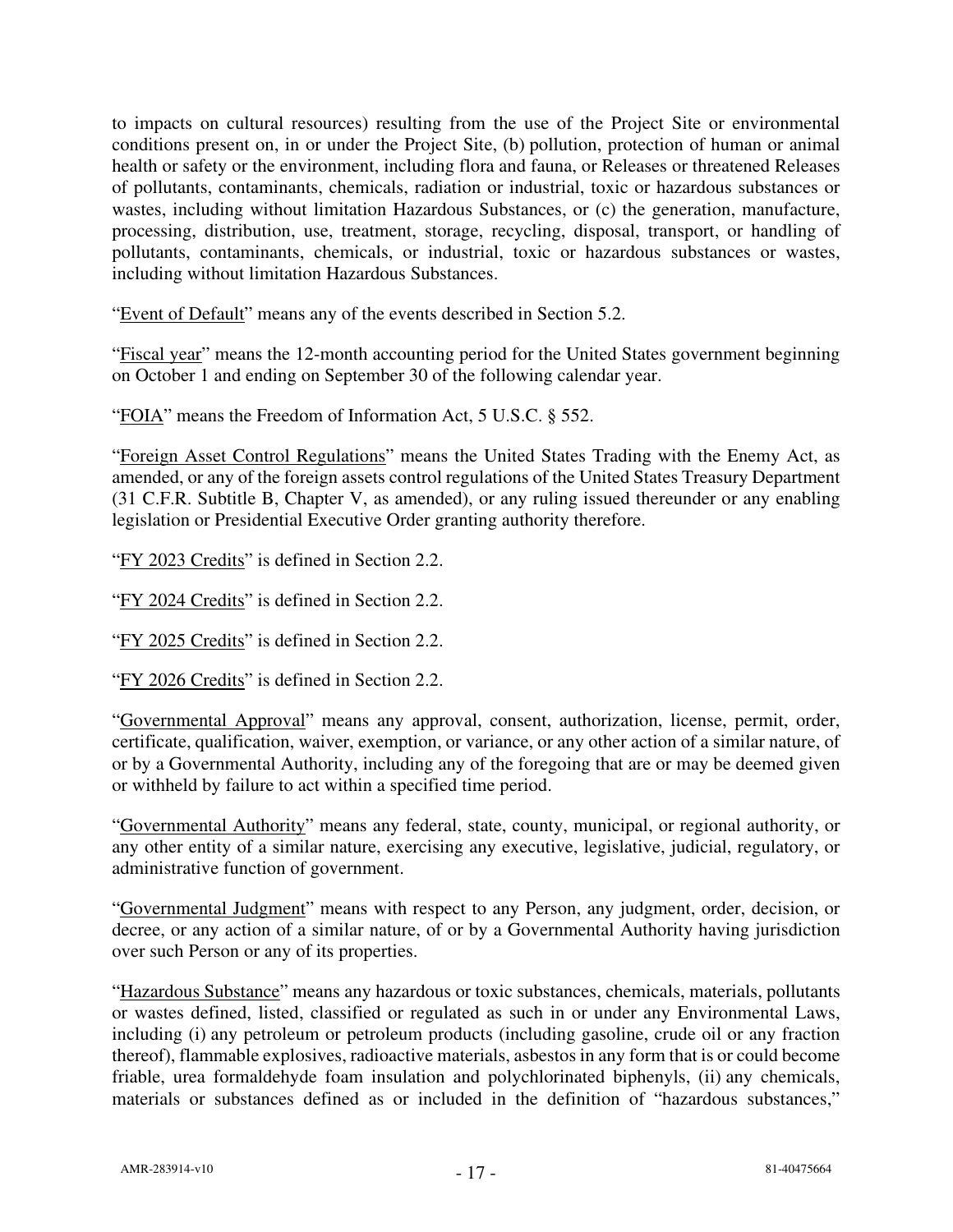"hazardous wastes," "extremely hazardous wastes," "restricted hazardous wastes," "toxic substances," "toxic pollutants," "contaminants" or "pollutants," or words of similar import, under any applicable Environmental Law and (iii) any other chemical, material or substance, import, storage, transport, use or disposal of, or exposure to or Release of which is prohibited, limited or otherwise regulated under, or for which liability is imposed pursuant to, any Environmental Law.

"IIJA" is defined in the Recitals.

"Internal Revenue Code" means The United States Internal Revenue Code of 1986, as amended from time to time, and the regulations promulgated and rulings issued thereunder. Section references to the Internal Revenue Code are to the Internal Revenue Code as in effect at the Effective Date and any subsequent provisions of the Internal Revenue Code, amendatory thereof, supplemental thereto or substituted therefor.

"Knowledge" means the actual knowledge of any Principal Persons of the Owner/Operator or any knowledge that should have been obtained by any Principal Person of the Owner/Operator upon reasonable investigation and inquiry.

"MWh" means Megawatt-hours.

"Nuclear Reactor" means the nuclear power reactor unit(s) that have received a notice that it is considered a Certified Nuclear Reactor by the Secretary of Energy in accordance with 42 U.S.C.  $§ 18753(c)(2)(B).$ 

"OFAC" means the Office of Foreign Assets Control, agency of the U.S. Department of the Treasury under the auspices of the Under Secretary of the Treasury for Terrorism and Financial Intelligence.

"Organizational Documents" means with respect to any Person, (a) to the extent such Person is a corporation, the certificate or articles of incorporation and the by-laws of such Person, (b) to the extent such Person is a limited liability company, the certificate of formation or articles of formation or organization and operating or limited liability company agreement of such Person and (c) to the extent such Person is a partnership, joint venture, trust or other form of business, the partnership, joint venture or other applicable agreement of formation or organization and any agreement, instrument, filing or notice with respect thereto filed in connection with its formation or organization with the applicable Governmental Authority in the jurisdiction of its formation or organization and, if applicable, any certificate or articles of formation or organization or formation of such Person.

"Owner/Operator" means \_\_\_\_\_\_\_\_\_\_\_\_\_\_\_\_\_\_\_\_\_\_\_.

"Patriot Act" means the Uniting and Strengthening America by Providing Appropriate Tools Required to Intercept and Obstruct Terrorism Act of 2001, and all regulations promulgated thereunder.

"Payment Certificate" is defined in Section 2.4.1.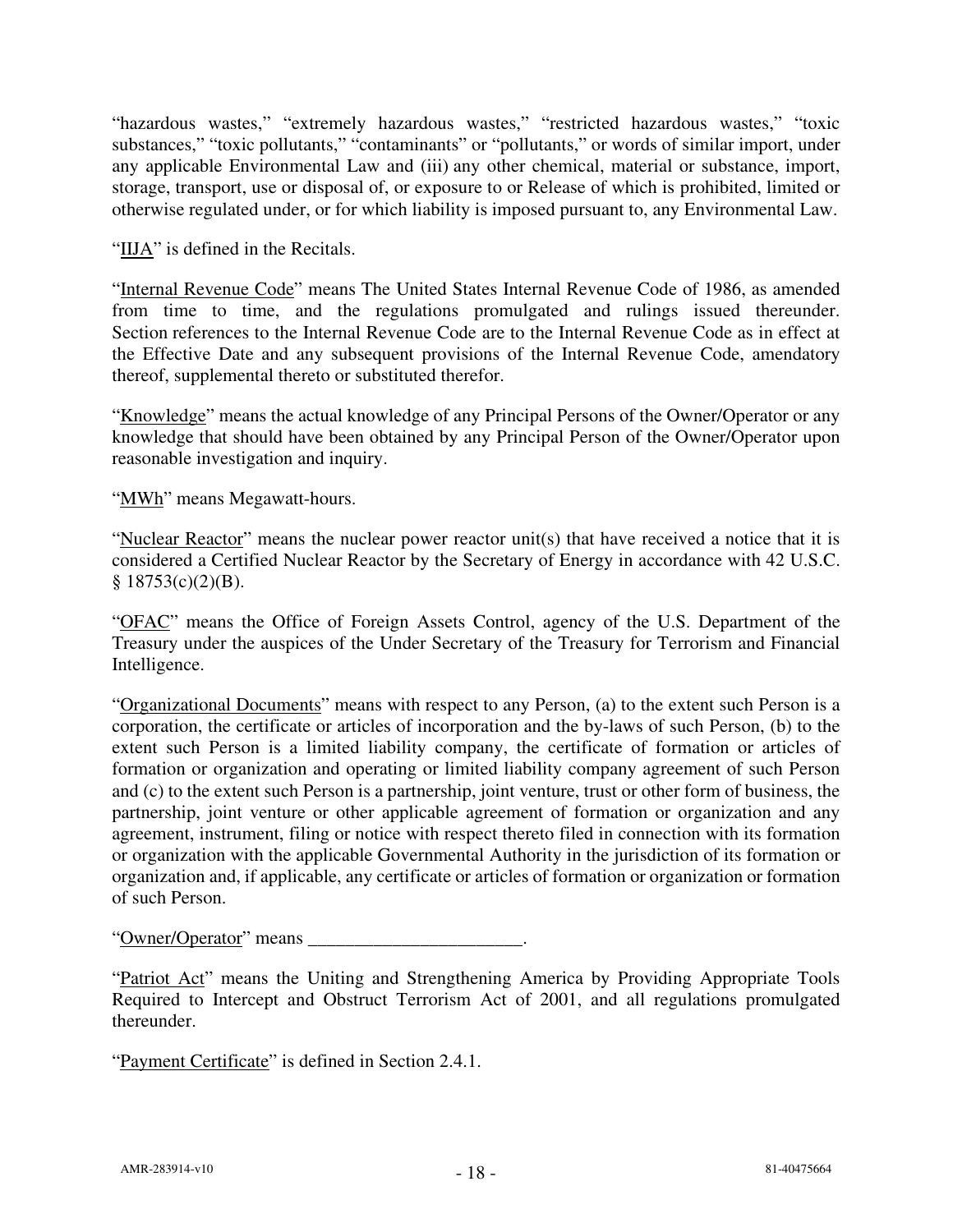"Person" means any individual, firm, corporation, company, voluntary association, partnership, limited liability company, joint venture, trust, unincorporated organization, Governmental Authority, committee, department, authority or any other body, incorporated or unincorporated, whether having distinct legal personality or not.

"Principal Persons" means any officer, director, beneficial owner of 10% or more of equity interests that are not publicly traded securities, other natural person (whether or not an employee) with primary management or supervisory responsibilities over the Owner/Operator or the Nuclear Reactor or who has critical influence on or substantive control over the Nuclear Reactor, and each of their respective successors or assigns.

"Prohibited Jurisdiction" means any jurisdiction that:

is subject to U.S. or multilateral economic or trade sanctions in which the U.S. participates, including the trade sanctions and economic embargoes administered by OFAC;

has been designated by the Secretary of the Treasury under Section 311 or 312 of the Patriot Act, as warranting special measures due to money laundering concerns; or

has been designated as non-cooperative with international anti-money laundering principles or procedures by an intergovernmental group or organization of which the U.S. is a member, such as the Financial Action Task Force on Money Laundering, and with which designation the U.S. representative to the group or organization continues to concur.

"Prohibited Person" means any person or entity that is:

named, identified, or described on the list of "Specially Designated Nationals and Blocked Persons" (Appendix A to 31 CFR chapter V) as published by OFAC at its official website, http://www.treas.gov/offices/enforcement/ofac/sdn/, or at any replacement website or other replacement official publication of such list;

named, identified or described on any other blocked persons list, designated nationals list, denied persons list, entity list, debarred party list, unverified list, sanctions list or other list of individuals or entities with whom U.S. persons may not conduct business, including lists published or maintained by OFAC, lists published or maintained by the U.S. Department of Commerce, and lists published or maintained by the U.S. Department of State;

debarred or suspended from contracting with the U.S. government or any agency or instrumentality thereof;

debarred, suspended, proposed for debarment with a final determination still pending, declared ineligible or voluntarily excluded (as such terms are defined in any of the Debarment Regulations) from contracting with any U.S. federal government department or any agency or instrumentality thereof or otherwise participating in procurement or nonprocurement transactions with any U.S. federal government department or agency pursuant to any of the Debarment Regulations;

indicted, convicted or had a Governmental Judgment rendered against it for any of the offenses listed in any of the Debarment Regulations;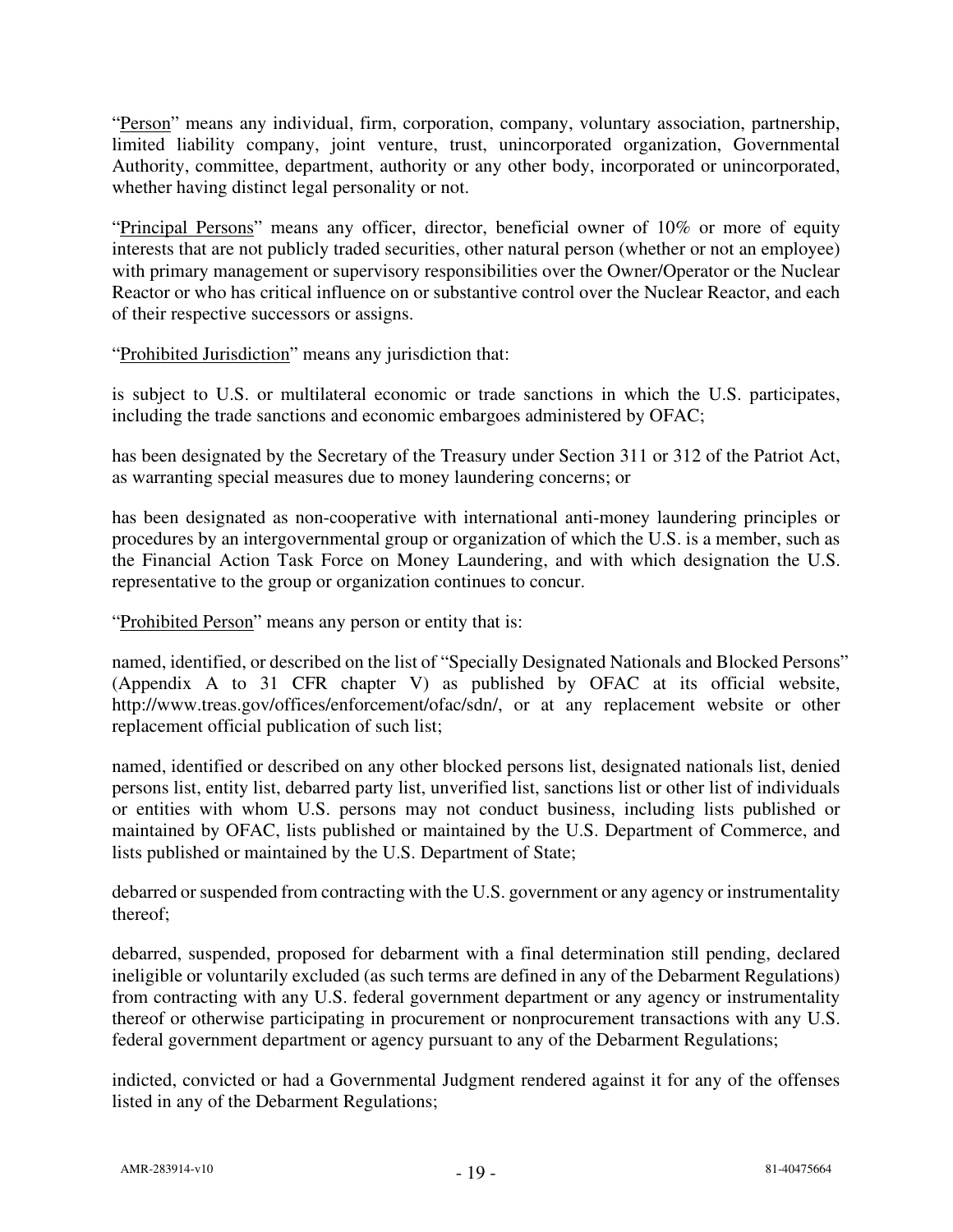subject to U.S. or multilateral economic or trade sanctions in which the U.S. participates;

owned or controlled by, or acting on behalf of, any governments, corporations, entities or individuals that are subject to U.S. or multilateral economic or trade sanctions in which the U.S. participates; or

an Affiliate of a Person listed above.

"Projected Enhancement Capital Cost" shall be equal to the amount of the projected enhancement capital costs submitted by the Owner/Operator for the Certification Application and Bid of the Nuclear Reactor for the same fiscal year as that of the Payment Certificate.

"Projected Revenue" shall be equal to the amount of the projected revenue submitted by the Owner/Operator for the Certification Application and Bid of the Nuclear Reactor for the same fiscal year as that of the Payment Certificate.

"Projected Sustaining Cost" shall be equal to the amount of the projected sustaining capital costs submitted by the Owner/Operator for the Certification Application and Bid of the Nuclear Reactor for the same fiscal year as that of the Payment Certificate.

"Prudent Industry Practice" shall mean those practices, methods, equipment, specifications and standards of safety and performance, as are commonly accepted in the nuclear power generation industry as good, safe and prudent practices in connection with the design, construction, operation, maintenance, repair and use of the Project. "Prudent Industry Practice" as defined herein does not necessarily mean one particular practice, method, equipment specification or standard in all cases, but is, instead, intended to encompass a broad range of acceptable practices, methods, equipment specifications and standards. "Prudent Industry Practice" shall include the applicable operating policies, standards, criteria, practices and/or guidelines of FERC, NERC, NRC, the Nuclear Reactor's relevant regional transmission organization or independent systems operator, and any other Governmental Authority.

"Release" means disposing, discharging, injecting, spilling, leaking, leaching, dumping, pumping, pouring, emitting, escaping, emptying, seeping, placing and the like, into or upon any land or water or air, or otherwise entering into the environment.

"Required Approvals" means all Governmental Approvals and other consents and approvals of third parties necessary or required under Applicable Law or any Contractual Obligation for (a) the due execution, delivery, or performance by the Owner/Operator of this Agreement; (b) the operation or maintenance of the Nuclear Reactor; or (c) the Owner/Operator's ownership of the Nuclear Reactor.

"Revenue Adjustment" is defined in Section 2.4.4.

"Taxes" means all taxes, levies, imposts, duties, deductions, charges or withholdings imposed by any Governmental Authority, including any interest, penalties or additions thereto imposed in respect thereof.

"Uprate" means any investment to increase the generating capacity of the Nuclear Reactor.